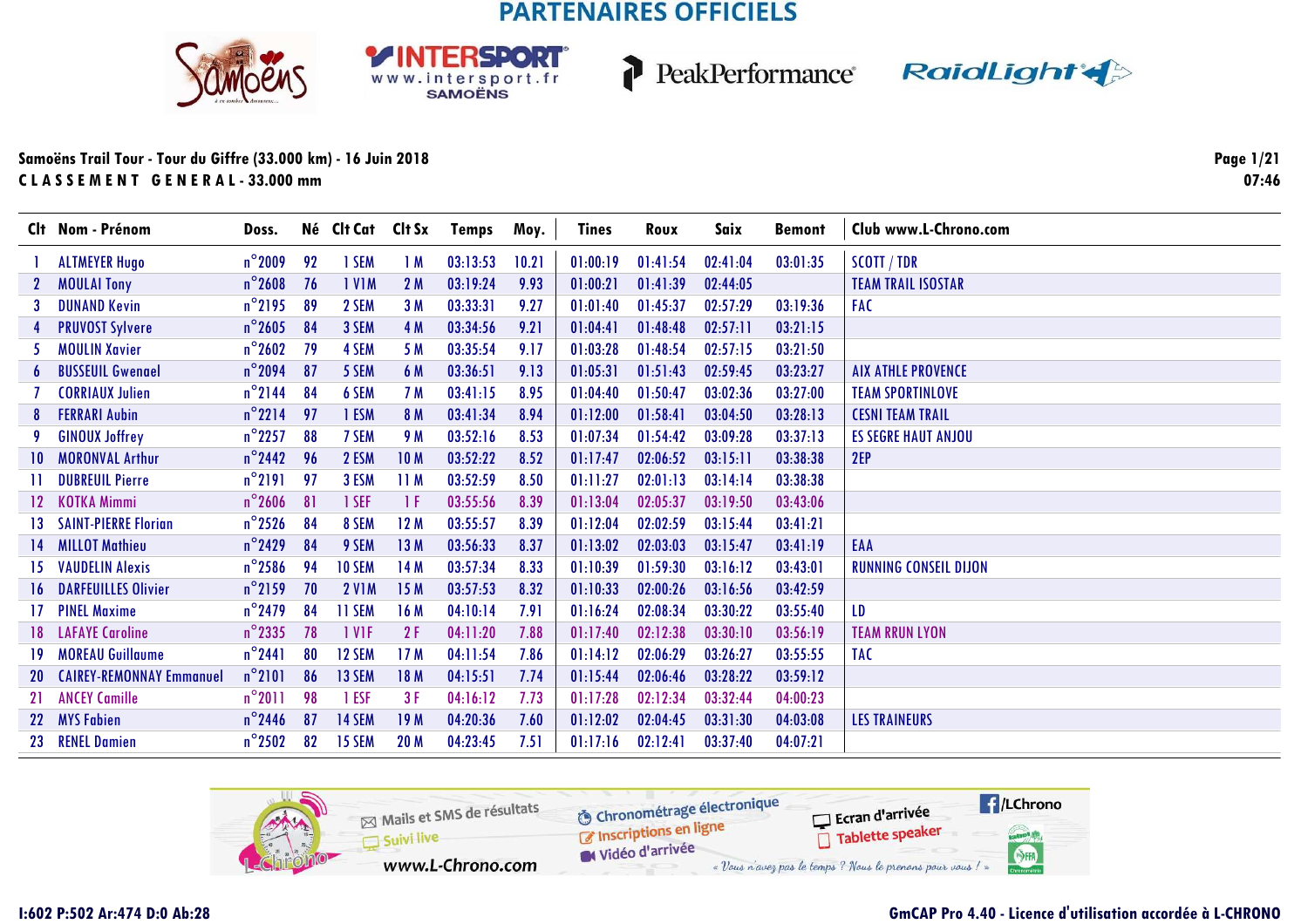





### **Samoëns Trail Tour - Tour du Giffre (33.000 km) - 16 Juin 2018C L A S S E M E N T G E N E R A L - 33.000 mm**

**Page 2/2107:46**

|     | Clt Nom - Prénom           | Doss.            |     | Né Clt Cat Clt Sx |      | <b>Temps</b> | Moy. | <b>Tines</b> | Roux     | Saix     | <b>Bemont</b> | Club www.L-Chrono.com          |
|-----|----------------------------|------------------|-----|-------------------|------|--------------|------|--------------|----------|----------|---------------|--------------------------------|
| 24  | <b>FOGOLA Nicolas</b>      | $n^{\circ}2221$  | -77 | <b>3 V1M</b>      | 21M  | 04:25:14     | 7.47 | 01:23:49     | 02:18:41 | 03:40:51 | 04:10:07      | <b>EAA BONNEVILLE</b>          |
| 25. | <b>CHATELANAT John</b>     | $n^{\circ}$ 2125 | 75  | <b>4 V1M</b>      | 22 M | 04:25:27     | 7.46 | 01:17:19     | 02:12:43 | 03:38:29 | 04:09:47      | <b>TEAM CHATELANAT</b>         |
| 26  | <b>CRIBIER Charles</b>     | $n^{\circ}$ 2151 | 90  | <b>16 SEM</b>     | 23 M | 04:32:46     | 7.26 | 01:22:23     | 02:14:28 | 03:40:54 | 04:15:01      |                                |
| 27  | <b>ROBERT Patrick</b>      | $n^{\circ}2511$  | 84  | 17 SEM            | 24 M | 04:34:29     | 7.21 | 01:34:21     | 02:28:16 | 03:50:50 | 04:20:04      |                                |
| 28  | <b>TERRIER Alexandre</b>   | $n^{\circ}$ 2568 | 75  | <b>5 V1M</b>      | 25 M | 04:36:06     | 7.17 | 01:16:58     | 02:11:01 | 03:45:01 | 04:20:36      | <b>PERFORM</b>                 |
| 29. | <b>MAGNY Laurent</b>       | $n^{\circ}$ 2393 | 73  | <b>6 V1M</b>      | 26 M | 04:38:36     | 7.11 | 01:21:57     | 02:15:44 | 03:45:14 | 04:20:46      | <b>U A CHAROLAIS BRIONNAIS</b> |
| 30  | <b>ROBIN Cezanne</b>       | $n^{\circ}2515$  | 97  | 2 ESF             | 4 F  | 04:39:26     | 7.09 | 01:27:15     | 02:24:50 | 03:50:15 | 04:23:17      | <b>RANDO NATURE</b>            |
| 31. | <b>BESSON Nicolas</b>      | $n^{\circ}$ 2056 | 81  | 18 SEM            | 27 M | 04:42:38     | 7.01 | 01:17:11     | 02:12:59 | 03:50:17 | 04:23:17      |                                |
| 32  | <b>KIENNEMANN Jerome</b>   | $n^{\circ}$ 2324 | 75  | 7 VIM             | 28 M | 04:43:22     | 6.99 | 01:26:13     | 02:24:32 | 03:51:52 | 04:26:29      | <b>AIX ATHLE PROVENCE</b>      |
| 33  | <b>GAUTHIER Geoffrey</b>   | $n^{\circ}$ 2246 | 90  | 19 SEM            | 29 M | 04:44:12     | 6.97 | 01:25:46     | 02:24:37 | 03:52:56 | 04:26:11      |                                |
| 34  | <b>MEYER Justine</b>       | $n^{\circ}$ 2422 | 90  | 2 SEF             | 5F   | 04:44:47     | 6.95 | 01:28:16     | 02:26:33 | 03:55:27 | 04:28:14      | <b>TEAM DENIVELE + SAVERNE</b> |
| 35  | <b>BERNARD Benoit</b>      | $n^{\circ}$ 2051 | 66  | 1 V2M             | 30 M | 04:44:50     | 6.95 | 01:22:43     | 02:18:28 | 03:50:28 | 04:27:29      | <b>AC TALANT</b>               |
| 36  | <b>ROY Corinne</b>         | $n^{\circ}$ 2524 | 66  | 1 V2F             | 6 F  | 04:45:50     | 6.93 | 01:24:40     | 02:22:50 | 03:55:50 | 04:29:13      |                                |
| 37  | <b>DOLIN Felix</b>         | $n^{\circ}$ 2185 | 97  | 4 ESM             | 31M  | 04:46:10     | 6.92 |              | 02:22:37 | 03:55:52 | 04:29:15      |                                |
| 38  | <b>GARNIER Rodolphe</b>    | $n^{\circ}$ 2240 | 59  | <b>2 V2M</b>      | 32 M | 04:46:20     | 6.92 | 01:25:37     | 02:25:07 | 03:56:45 | 04:29:01      | <b>AC TALANT</b>               |
| 39. | <b>HERMIER Jeremy</b>      | $n^{\circ}$ 2288 | 82  | 20 SEM            | 33 M | 04:49:56     | 6.83 | 01:22:16     | 02:18:13 | 03:52:59 | 04:29:51      |                                |
| 40  | <b>FEVRAT Guillaume</b>    | $n^{\circ}$ 2216 | 78  | <b>8 V1M</b>      | 34 M | 04:50:10     | 6.82 | 01:25:42     | 02:24:12 | 03:53:10 | 04:30:21      |                                |
| 41  | <b>GARILLON Yannick</b>    | $n^{\circ}$ 2239 | 75  | <b>9 V1M</b>      | 35 M | 04:51:31     | 6.79 | 01:25:54     | 02:25:21 | 03:56:25 | 04:32:41      |                                |
| 42  | <b>HOUSSAY Nicolas</b>     | $n^{\circ}$ 2292 | 82  | 21 SEM            | 36 M | 04:52:13     | 6.78 | 01:26:04     | 02:25:09 | 03:58:05 | 04:34:54      |                                |
| 43  | <b>JAVET Eric</b>          | $n^{\circ}$ 2305 | 62  | 3 V2M             | 37 M | 04:54:20     | 6.73 | 01:24:14     | 02:21:58 | 04:01:17 | 04:36:24      | <b>NATURE SPORT ATTITUDE</b>   |
| 44  | <b>AGNELY Baptiste</b>     | $n^{\circ}$ 2003 | 98  | 5 ESM             | 38 M | 04:54:39     | 6.72 | 01:22:21     | 02:23:32 | 03:55:54 | 04:33:55      |                                |
| 45  | <b>DURAND Gregory</b>      | $n^{\circ}$ 2198 | 88  | 22 SEM            | 39 M | 04:54:41     | 6.72 | 01:31:28     | 02:31:07 | 04:02:22 | 04:37:17      |                                |
|     | <b>46 DROUILLY Ludovic</b> | $n^{\circ}$ 2189 | 87  | <b>23 SEM</b>     | 40 M | 04:55:35     | 6.70 | 01:22:43     | 02:20:45 | 03:57:31 | 04:35:37      | <b>SARL BERRUEX</b>            |

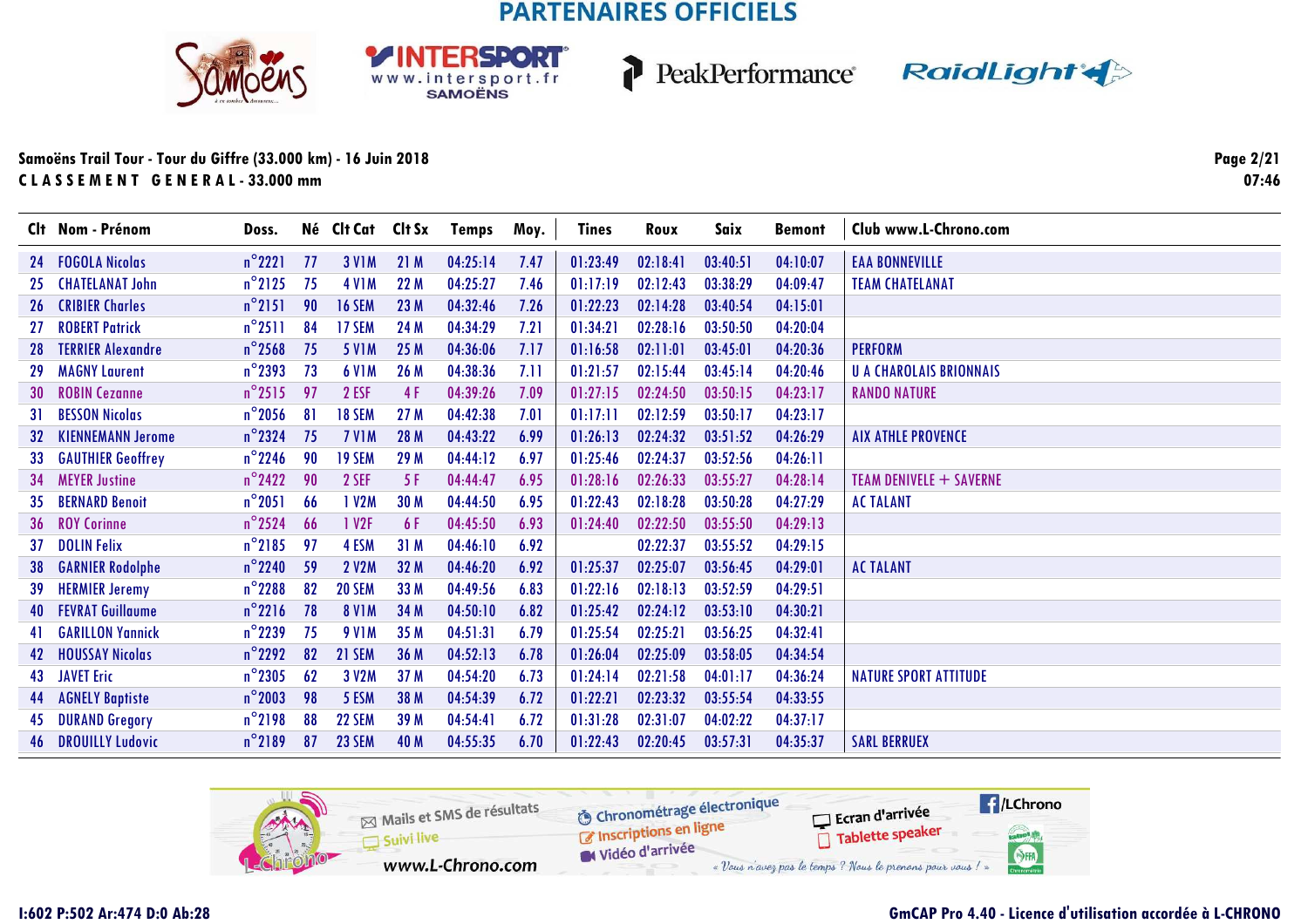





### **Samoëns Trail Tour - Tour du Giffre (33.000 km) - 16 Juin 2018C L A S S E M E N T G E N E R A L - 33.000 mm**

**Page 3/2107:46**

|     | Clt Nom - Prénom               | Doss.            |    | Né Clt Cat    | Clt Sx | Temps    | Moy. | <b>Tines</b> | Roux     | Saix     | <b>Bemont</b> | Club www.L-Chrono.com                 |
|-----|--------------------------------|------------------|----|---------------|--------|----------|------|--------------|----------|----------|---------------|---------------------------------------|
| 47  | <b>LAMOUR Pascal</b>           | $n^{\circ}$ 2343 | 78 | <b>10 V1M</b> | 41 M   | 04:56:21 | 6.68 | 01:31:21     | 02:29:50 | 04:02:34 | 04:37:26      |                                       |
| 48  | <b>GUICHARD Romain</b>         | $n^{\circ}$ 2273 | 88 | <b>24 SEM</b> | 42 M   | 04:56:45 | 6.67 | 01:31:23     | 02:31:14 | 04:03:20 | 04:39:53      |                                       |
| 49  | <b>LANFRANCHI Philippe</b>     | $n^{\circ}$ 2347 | 66 | 4 V2M         | 43 M   | 04:58:50 | 6.63 | 01:22:12     | 02:24:06 | 04:02:17 | 04:40:17      | <b>CLUB AMICALE CYCLISTES LATTOIS</b> |
| 50  | <b>TONIN Elodie oceane</b>     | $n^{\circ}$ 2576 | 82 | 3 SEF         | 7 F    | 04:58:55 | 6.62 | 01:31:23     | 02:32:37 | 04:04:44 | 04:40:13      | <b>AVOC</b>                           |
| 51. | <b>LEFEVRE Dorian</b>          | $n^{\circ}$ 2364 | 83 | <b>25 SEM</b> | 44 M   | 04:59:42 | 6.61 | 01:34:02     | 02:36:38 | 04:09:31 | 04:43:07      |                                       |
| 52  | <b>GOFFREDI Jerome</b>         | $n^{\circ}$ 2260 | 74 | <b>11 V1M</b> | 45 M   | 04:59:52 | 6.60 | 01:28:12     | 02:30:17 | 04:05:12 | 04:41:43      | <b>CAPHG</b>                          |
| 53. | <b>LE BIS Nicolas</b>          | $n^{\circ}$ 2352 | 76 | <b>12 V1M</b> | 46 M   | 05:00:56 | 6.58 | 01:25:36     | 02:25:25 | 04:03:26 | 04:43:24      |                                       |
| 54  | <b>LEGER Stephane</b>          | $n^{\circ}$ 2366 | 72 | <b>13 V1M</b> | 47 M   | 05:01:09 | 6.58 | 01:34:12     | 02:35:03 | 04:08:09 | 04:43:19      |                                       |
| 55. | <b>MARCHETTI Robert</b>        | $n^{\circ}$ 2400 | 60 | 5 V2M         | 48 M   | 05:01:09 | 6.58 | 01:27:22     | 02:30:44 | 04:09:03 | 04:43:50      | <b>TRAIL CLUB OLLIOULES</b>           |
| 56  | <b>BARDAY Vincent</b>          | $n^{\circ}$ 2031 | 80 | <b>26 SEM</b> | 49 M   | 05:01:28 | 6.57 | 01:28:29     | 02:27:24 | 04:03:24 | 04:43:07      |                                       |
| 57  | <b>STEWART Dani</b>            | $n^{\circ}$ 2560 | 85 | 4 SEF         | 8F     | 05:03:16 | 6.53 | 01:27:43     | 02:31:48 | 04:09:06 | 04:45:33      |                                       |
| 58. | <b>PIRLOT Pierre-olivier</b>   | $n^{\circ}$ 2483 | 68 | <b>6 V2M</b>  | 50 M   | 05:03:36 | 6.52 | 01:31:59     | 02:36:04 | 04:11:13 | 04:45:59      |                                       |
| 59  | <b>SILVA Catalina</b>          | $n^{\circ}$ 2550 | 80 | 5 SEF         | 9 F    | 05:03:58 | 6.51 | 01:34:07     | 02:40:24 | 04:16:04 | 04:46:23      |                                       |
| 60  | <b>COTTON Alain</b>            | $n^{\circ}$ 2145 | 58 | 1 V3M         | 51 M   | 05:05:04 | 6.49 | 01:26:53     | 02:26:54 | 04:09:54 | 04:48:04      | <b>FPP/ASUL BRON</b>                  |
| 61  | <b>EDEL Amandine</b>           | $n^{\circ}$ 2201 | 81 | 6 SEF         | 10F    | 05:05:10 | 6.49 | 01:28:24     | 02:32:14 | 04:13:24 | 04:47:34      |                                       |
| 62  | <b>PAYET Laurent</b>           | $n^{\circ}$ 2462 | 73 | <b>14 V1M</b> | 52 M   | 05:05:17 | 6.49 | 01:33:01     | 02:36:02 | 04:14:12 | 04:46:15      | <b>TEAM RUNNING CONSEIL 76</b>        |
| 63  | <b>CORBEX Laurent</b>          | $n^{\circ}$ 2143 | 71 | <b>15 V1M</b> | 53 M   | 05:05:34 | 6.48 | 01:26:18     | 02:30:48 | 04:12:16 | 04:46:15      |                                       |
| 64  | <b>ASSADI Malik</b>            | $n^{\circ}2018$  | 66 | <b>7 V2M</b>  | 54 M   | 05:06:42 | 6.46 | 01:21:17     | 02:16:08 | 03:55:21 | 04:38:52      | <b>RUNNING CONSEIL</b>                |
| 65  | <b>RAULINE Florian</b>         | $n^{\circ}$ 2498 | 90 | 27 SEM        | 55 M   | 05:07:10 | 6.45 | 01:29:32     | 02:31:31 | 04:11:05 | 04:48:50      |                                       |
|     | 66 JEAN Marc                   | $n^{\circ}$ 2307 | 66 | 8 V2M         | 56 M   | 05:08:11 | 6.42 | 01:29:22     | 02:30:11 | 04:09:51 | 04:50:04      | <b>SPAC</b>                           |
| 67  | <b>SENAC Sophie</b>            | $n^{\circ}$ 2545 | 69 | <b>2 V1F</b>  | -11 F  | 05:08:16 | 6.42 | 01:33:35     | 02:35:57 | 04:15:41 | 04:51:06      | <b>AIX ATHLE PROVENCE</b>             |
|     | <b>68 THEFFRY Luc</b>          | $n^{\circ}$ 2570 | 66 | 9 V2M         | 57 M   | 05:08:19 | 6.42 | 01:26:55     | 02:30:46 | 04:11:24 | 04:48:36      |                                       |
| 69  | <b>DELECLUSE Jean-francois</b> | $n^{\circ}$ 2172 | 72 | <b>16 V1M</b> | 58 M   | 05:08:46 | 6.41 | 01:36:50     | 02:40:52 | 04:17:46 | 04:52:26      |                                       |

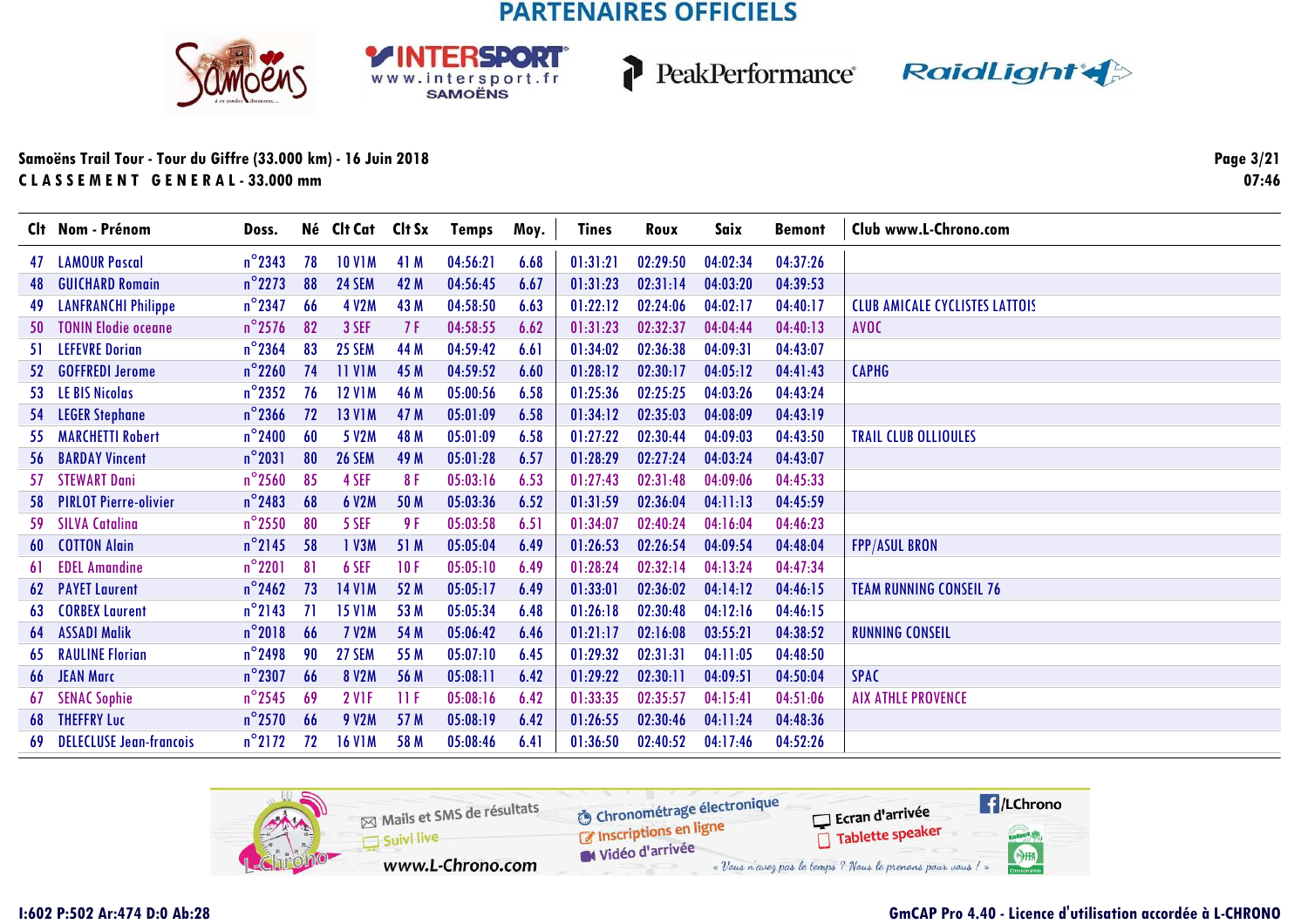**RSDORT** 

WWW.intersport.fr







### **Samoëns Trail Tour - Tour du Giffre (33.000 km) - 16 Juin 2018C L A S S E M E N T G E N E R A L - 33.000 mm**

**Page 4/2107:46**

|     | Clt Nom - Prénom            | Doss.            |    | Né Clt Cat Clt Sx |             | Temps    | Moy. | Tines    | Roux     | Saix     | <b>Bemont</b> | Club www.L-Chrono.com        |
|-----|-----------------------------|------------------|----|-------------------|-------------|----------|------|----------|----------|----------|---------------|------------------------------|
|     | 70 COPPEL Marjorie          | $n^{\circ}$ 2142 | 82 | 7 SEF             | 12F         | 05:09:38 | 6.39 | 01:34:23 | 02:39:14 | 04:15:48 | 04:50:12      |                              |
|     | <b>DIONISIO Emmanuel</b>    | $n^{\circ}$ 2182 | 69 | <b>17 V1M</b>     | 59 M        | 05:10:11 | 6.38 | 01:29:05 | 02:32:34 | 04:16:19 | 04:52:40      |                              |
|     | 72 KINTS Thomas             | $n^{\circ}$ 2325 | 85 | <b>28 SEM</b>     | 60 M        | 05:10:47 | 6.37 | 01:32:08 | 02:36:22 | 04:14:41 | 04:51:06      |                              |
| 73  | <b>UBERTO Edouard</b>       | $n^{\circ}$ 2579 | 91 | <b>29 SEM</b>     | 61 M        | 05:10:48 | 6.37 | 01:31:51 | 02:35:31 | 04:15:32 | 04:51:22      | <b>LES PRINCES EN FOULES</b> |
| 74  | <b>HEBTING Marc</b>         | $n^{\circ}$ 2284 | 66 | <b>10 V2M</b>     | 62 M        | 05:11:18 | 6.36 | 01:33:00 | 02:34:02 | 04:11:33 | 04:51:31      | LES COUREURS DE LA SALINE    |
| 75  | <b>BLANC Cyril</b>          | $n^{\circ}$ 2062 | 86 | <b>30 SEM</b>     | 63 M        | 05:11:31 | 6.36 | 01:18:19 | 02:18:03 | 04:07:08 | 04:52:31      |                              |
|     | <b>76 MARCHAND Isabelle</b> | $n^{\circ}$ 2399 | 82 | 8 SEF             | 13F         | 05:12:38 | 6.33 | 01:34:24 | 02:40:00 | 04:20:36 | 04:55:16      | <b>USA TRIATHLON</b>         |
| 77  | <b>BEHAGUE Olivier</b>      | $n^{\circ}$ 2042 | 77 | <b>18 V1M</b>     | 64 M        | 05:13:07 | 6.32 | 01:31:22 | 02:37:23 | 04:18:05 | 04:55:33      |                              |
| 78  | <b>GHOUL Benjamin</b>       | $n^{\circ}$ 2253 | 89 | 31 SEM            | 65 M        | 05:13:10 | 6.32 | 01:34:57 | 02:39:28 | 04:18:16 | 04:54:37      | <b>DIJON TRIATHLON</b>       |
| 79  | <b>WILLIAMS Kaz</b>         | $n^{\circ}$ 2599 | 72 | <b>3 V1F</b>      | 14F         | 05:13:51 | 6.31 | 01:34:22 | 02:41:38 | 04:20:45 | 04:55:26      |                              |
| 80  | <b>MICHOUD Florian</b>      | $n^{\circ}$ 2427 | 90 | <b>32 SEM</b>     | 66 M        | 05:15:21 | 6.28 | 01:40:49 | 02:42:17 | 04:20:48 | 04:56:45      |                              |
| 81. | <b>JACKSON Daisy</b>        | $n^{\circ}$ 2298 | 89 | 9 SEF             | 15F         | 05:15:27 | 6.28 | 01:34:15 | 02:40:21 | 04:17:22 | 04:58:15      | <b>COOL CATS</b>             |
| 82  | <b>MANGIN Jean-luc</b>      | $n^{\circ}$ 2397 | 65 | <b>11 V2M</b>     | 67 M        | 05:16:07 | 6.26 | 01:28:53 | 02:28:25 | 04:21:41 | 04:57:58      |                              |
|     | <b>83 FABRE Nicolas</b>     | $n^{\circ}$ 2209 | 73 | <b>19 V1M</b>     | 68 M        | 05:19:34 | 6.20 | 01:28:58 | 02:35:21 | 04:20:47 | 04:59:17      |                              |
|     | <b>84 LECUS Guillaume</b>   | $n^{\circ}$ 2362 | 83 | <b>33 SEM</b>     | 69 M        | 05:20:35 | 6.18 | 01:37:36 | 02:44:41 | 04:24:47 | 05:02:03      |                              |
| 85  | <b>CHEVALIER Thibault</b>   | $n^{\circ}$ 2129 | 81 | <b>34 SEM</b>     | <b>70 M</b> | 05:20:35 | 6.18 | 01:37:20 | 02:44:38 | 04:26:40 | 05:02:45      | <b>AAA DU LYONNAIS</b>       |
|     | <b>86 MARIE Frederic</b>    | $n^{\circ}$ 2403 | 80 | <b>35 SEM</b>     | 71 M        | 05:21:02 | 6.17 | 01:37:25 | 02:43:14 | 04:23:08 | 05:02:16      | EVADEZ-VOUS                  |
| 87  | <b>MARQUES Christophe</b>   | $n^{\circ}$ 2409 | 81 | <b>36 SEM</b>     | 72 M        | 05:21:05 | 6.17 | 01:35:19 | 02:40:23 | 04:23:10 | 05:02:19      | <b>EVADEZ-VOUS</b>           |
| 88  | <b>GUILLERMIN Carole</b>    | $n^{\circ}$ 2604 | 81 | <b>10 SEF</b>     | 16F         | 05:21:53 | 6.15 | 01:32:58 | 02:39:55 | 04:24:36 | 05:02:22      |                              |
|     | 89 SCALZO Mickael           | $n^{\circ}$ 2534 | 84 | 37 SEM            | 73 M        | 05:21:53 | 6.15 | 01:31:45 | 02:35:28 | 04:20:12 | 05:01:28      |                              |
|     | 90 OTT Damien               | $n^{\circ}$ 2563 |    | <b>38 SEM</b>     | 74 M        | 05:22:59 | 6.13 | 01:27:51 | 02:29:23 | 04:23:06 | 05:04:59      |                              |
| 91. | <b>GALLAND Damien</b>       | $n^{\circ}$ 2234 | 85 | <b>39 SEM</b>     | 75 M        | 05:23:25 | 6.12 | 01:25:02 | 02:25:03 | 04:07:16 | 05:00:09      | <b>ASFI VILLEJUIF</b>        |
|     | 92 BLANCHE Yoann            | $n^{\circ}$ 2063 | 81 | <b>40 SEM</b>     | 76 M        | 05:23:26 | 6.12 | 01:24:57 | 02:25:05 | 04:07:14 | 05:00:11      | <b>PONTAULT AAC</b>          |

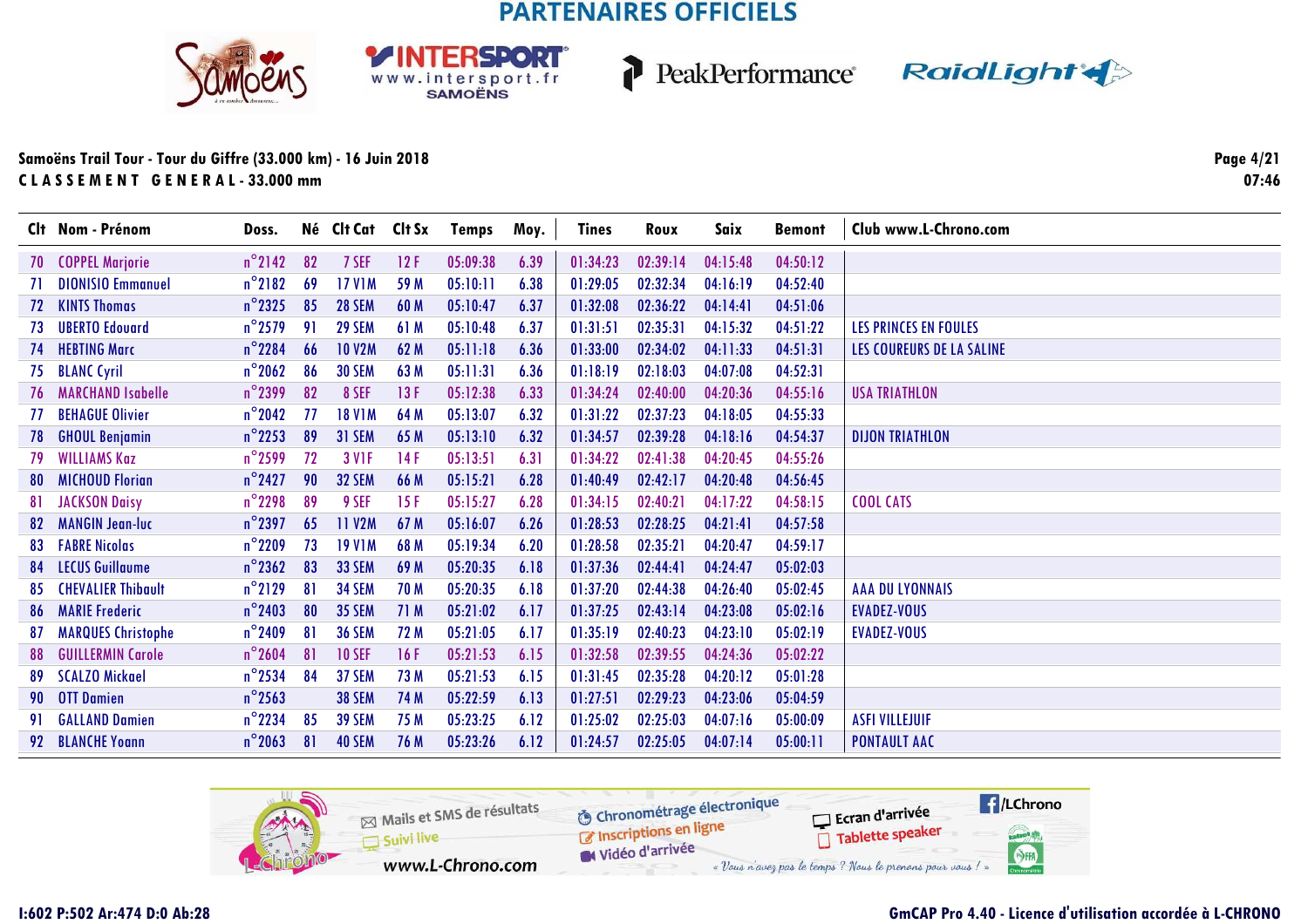**RSDORT** 

WWW.intersport.fr







### **Samoëns Trail Tour - Tour du Giffre (33.000 km) - 16 Juin 2018C L A S S E M E N T G E N E R A L - 33.000 mm**

**Page 5/2107:46**

|       | Clt Nom - Prénom              | Doss.            |    | Né Clt Cat Clt Sx |             | Temps    | Moy. | Tines    | Roux     | Saix     | <b>Bemont</b> | Club www.L-Chrono.com                   |
|-------|-------------------------------|------------------|----|-------------------|-------------|----------|------|----------|----------|----------|---------------|-----------------------------------------|
| 93.   | <b>DIAZ Anthony</b>           | $n^{\circ}$ 2180 | 89 | 41 SEM            | 77 M        | 05:24:05 | 6.11 | 01:32:37 | 02:41:52 | 04:28:50 | 05:04:12      |                                         |
| 94    | <b>BRUAND Stephane</b>        | $n^{\circ}$ 2089 | 64 | <b>12 V2M</b>     | <b>78 M</b> | 05:25:01 | 6.09 | 01:53:35 |          | 04:26:09 | 05:02:30      |                                         |
| 95.   | <b>LAPALUS Aurelien</b>       | $n^{\circ}$ 2348 | 87 | 42 SEM            | 79 M        | 05:25:16 | 6.09 | 01:24:47 | 02:40:42 | 04:30:58 | 05:04:14      |                                         |
| 96    | <b>BOUHET Romain</b>          | $n^{\circ}$ 2075 | 81 | 43 SEM            | 80 M        | 05:25:42 | 6.08 | 01:32:02 | 02:40:36 | 04:28:47 | 05:05:38      |                                         |
| 97    | <b>JULIA Olivier</b>          | $n^{\circ}$ 2316 | 75 | <b>20 V1M</b>     | 81 M        | 05:26:31 | 6.06 | 01:44:38 | 02:51:48 | 04:24:11 | 05:06:10      |                                         |
| 98.   | <b>DELBARRE Isabelle</b>      | $n^{\circ}$ 2171 | 76 | <b>4 V1F</b>      | 17F         | 05:26:36 | 6.06 | 01:41:02 | 02:52:14 | 04:33:34 | 05:07:56      | <b>TEAM TRAIL AIX LES BAINS LE REV.</b> |
| 99    | <b>DETCHART Philippe</b>      | $n^{\circ}$ 2177 | 71 | <b>21 V1M</b>     | 82 M        | 05:26:43 | 6.06 | 01:31:52 | 02:37:13 | 04:25:27 | 05:06:10      | <b>TTE</b>                              |
|       | <b>100 FRAYSSE Vincent</b>    | $n^{\circ}$ 2228 | 81 | 44 SEM            | 83 M        | 05:27:01 | 6.05 | 01:32:55 | 02:36:15 | 04:23:37 | 05:06:32      |                                         |
| 101   | <b>GARRIGUE Antoine</b>       | $n^{\circ}$ 2241 | 88 | 45 SEM            | 84 M        | 05:27:02 | 6.05 | 01:33:14 | 02:36:18 | 04:23:45 | 05:06:34      | <b>AAA DU LYONNAIS</b>                  |
|       | 102 OLIVEIRA Jose             | $n^{\circ}$ 2454 | 75 | <b>22 V1M</b>     | 85 M        | 05:28:14 | 6.03 | 01:43:31 | 02:48:49 | 04:32:45 | 05:12:07      |                                         |
|       | <b>103 TAFFOURAUD Romain</b>  | $n^{\circ}$ 2564 | 76 | <b>23 V1M</b>     | 86 M        | 05:28:19 | 6.03 | 01:33:07 | 02:39:35 | 04:31:51 | 05:11:32      |                                         |
| 104   | <b>BOURGEOIS Guillaume</b>    | $n^{\circ}$ 2078 | 79 | <b>46 SEM</b>     | 87 M        | 05:28:33 | 6.03 | 01:31:47 | 02:40:05 | 04:27:45 | 05:07:33      | <b>TEAM FLO'WER</b>                     |
|       | <b>105 CAILLIERET Bastien</b> | $n^{\circ}$ 2099 | 82 | 47 SEM            | 88 M        | 05:28:35 | 6.03 | 01:25:41 | 02:27:06 | 04:21:43 | 05:08:33      |                                         |
|       | 106 GUILLERET Julien          | $n^{\circ}$ 2276 | 81 | 48 SEM            | 89 M        | 05:30:19 | 5.99 | 01:34:11 | 02:39:23 | 04:21:12 | 05:08:59      |                                         |
|       | <b>107 MAILLARD Vincent</b>   | $n^{\circ}$ 2394 | 71 | <b>24 V1M</b>     | <b>90 M</b> | 05:30:31 | 5.99 | 01:30:07 | 02:45:32 | 04:35:42 | 05:11:28      | <b>DIVONNE RUNNING</b>                  |
|       | 108 MYS Younn                 | $n^{\circ}$ 2447 | 84 | 49 SEM            | 91 M        | 05:31:23 | 5.97 | 01:25:39 | 02:35:11 | 04:26:29 | 05:10:52      | <b>LES TRAINEURS</b>                    |
|       | 109 FORT Nicolas              | $n^{\circ}$ 2222 | 75 | <b>25 V1M</b>     | 92 M        | 05:31:54 | 5.97 | 01:37:55 | 02:42:41 | 04:29:51 | 05:13:02      |                                         |
|       | 110 CHENU Stephane            | $n^{\circ}2127$  | 87 | <b>50 SEM</b>     | 93 M        | 05:33:30 | 5.94 | 01:33:28 | 02:41:45 | 04:31:23 | 05:12:07      |                                         |
| -111- | <b>ESTEVENIN Michel</b>       | $n^{\circ}$ 2206 | 55 | 2 V3M             | 94 M        | 05:33:39 | 5.93 | 01:35:31 | 02:43:13 | 04:29:05 | 05:12:03      | AIX ATHLE PROVENCE / ABAC               |
|       | 112 GERVAIS Aurelien          | $n^{\circ}$ 2250 | 83 | 51 SEM            | 95 M        | 05:34:40 | 5.92 | 01:34:27 | 02:40:10 | 04:31:49 | 05:15:28      | <b>DIVONNE RUNNING</b>                  |
|       | 113 MERCIER Fabrice           | $n^{\circ}$ 2416 | 72 | <b>26 V1M</b>     | <b>96 M</b> | 05:34:46 | 5.91 | 01:37:31 | 02:44:47 | 04:33:04 | 05:14:39      | <b>EVADEZ-VOUS</b>                      |
|       | 114 MARCHIORO Jordan          | $n^{\circ}$ 2401 | 93 | 52 SEM            | 97 M        | 05:35:02 | 5.91 | 01:27:56 | 02:32:21 | 04:33:16 | 05:14:31      |                                         |
|       | 115 FRAGNOL Daniel            | $n^{\circ}$ 2226 | 71 | <b>27 V1M</b>     | <b>98 M</b> | 05:35:19 | 5.90 | 01:40:01 | 02:46:48 | 04:35:52 | 05:17:58      |                                         |

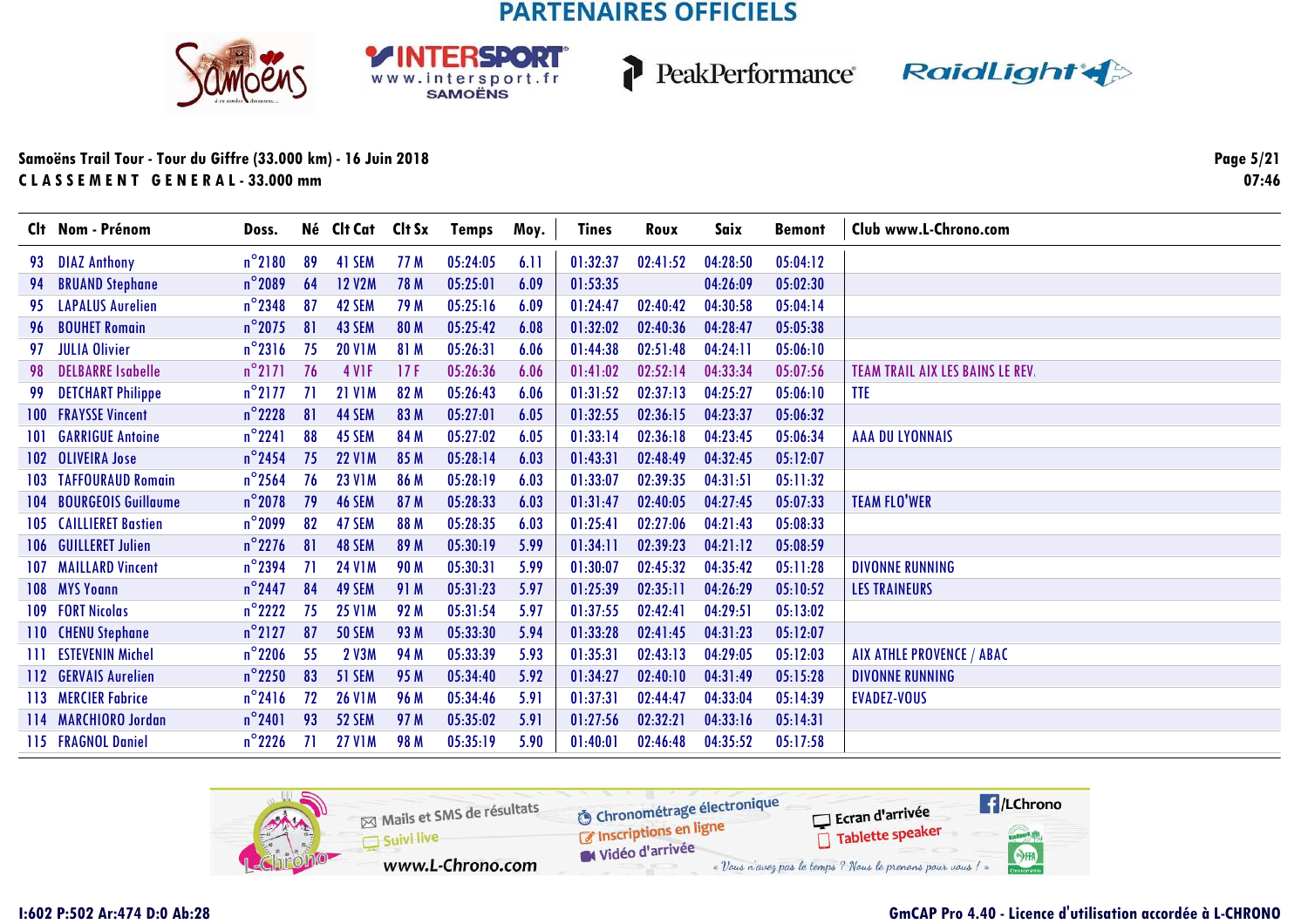





### Samoëns Trail Tour - Tour du Giffre (33.000 km) - 16 Juin 2018 CLASSEMENT GENERAL-33.000 mm

Page 6/21  $07:46$ 

| Clt Nom - Prénom           | Doss.            |    | Né Clt Cat Clt Sx |                  | Temps    | Moy. | <b>Tines</b> | Roux     | Saix     | <b>Bemont</b> | Club www.L-Chrono.com              |
|----------------------------|------------------|----|-------------------|------------------|----------|------|--------------|----------|----------|---------------|------------------------------------|
| 116 DEL MEDICO Fabien      | $n^{\circ}$ 2168 | 69 | <b>28 V1M</b>     | 99 M             | 05:35:21 | 5.90 | 01:39:57     | 02:46:42 | 04:36:00 | 05:17:56      |                                    |
| 117 SCHOLZ Eddy            | $n^{\circ}$ 2541 | 59 | <b>13 V2M</b>     | 100 <sub>M</sub> | 05:35:24 | 5.90 | 01:36:35     | 02:43:29 | 04:32:06 | 05:13:47      |                                    |
| 118 PICARD Laeticia        | $n^{\circ}$ 2476 | 78 | <b>5 VIF</b>      | 18F              | 05:35:26 | 5.90 | 01:37:29     | 02:44:29 | 04:35:18 | 05:17:58      | <b>EVADEZ-VOUS</b>                 |
| 119 PICAUD Sebastien       | $n^{\circ}$ 2477 | 86 | <b>53 SEM</b>     | 101M             | 05:37:27 | 5.87 | 01:34:44     | 02:46:21 | 04:41:08 | 05:18:16      |                                    |
| 120 BEUVIN Yann            | $n^{\circ}$ 2059 | 71 | <b>29 V1M</b>     | 102M             | 05:38:15 | 5.85 | 01:34:00     | 02:42:13 | 04:32:41 | 05:16:28      | <b>TRIATHLON AMBERIEU EN BUGEY</b> |
| 121 SOUCHON Cedric         | $n^{\circ}$ 2555 | 83 | <b>54 SEM</b>     | 103 <sub>M</sub> | 05:39:06 | 5.84 | 01:24:44     | 02:32:09 | 04:35:01 | 05:20:00      | <b>CRRA</b>                        |
| 122 VISENTINI Matthieu     | $n^{\circ}$ 2593 | 89 | <b>55 SEM</b>     | 104M             | 05:39:26 | 5.83 | 01:47:36     | 02:58:49 | 04:48:17 | 05:21:27      | <b>TEAM TRAIL JURA</b>             |
| 123 LEBRUN Benoit          | $n^{\circ}$ 2359 | 77 | <b>30 V1M</b>     | 105 M            | 05:40:14 | 5.82 | 01:27:43     | 02:38:08 | 04:32:48 | 05:22:12      | <b>DIVONNE RUNNING</b>             |
| <b>124 SEEMANN Mattias</b> | $n^{\circ}$ 2544 | 76 | <b>31 V1M</b>     | 106 M            | 05:40:45 | 5.81 | 01:31:48     | 02:39:00 | 04:31:26 | 05:19:50      |                                    |
| 125 RIVIERRE Isabelle      | $n^{\circ}$ 2509 | 76 | <b>6 V1F</b>      | 19F              | 05:40:47 | 5.81 | 01:38:44     | 02:47:02 | 04:35:06 | 05:20:32      | <b>AAEE EPERNON</b>                |
| 126 NEVEU Florent          | $n^{\circ}$ 2448 | 82 | <b>56 SEM</b>     | 107 <sub>M</sub> | 05:40:59 | 5.81 | 01:31:55     | 02:35:51 | 04:33:07 | 05:20:18      |                                    |
| 127 BORDES Vincent         | $n^{\circ}$ 2072 | 93 | 57 SEM            | 108 M            | 05:42:52 | 5.77 | 01:48:13     | 02:56:40 | 04:44:01 | 05:25:18      |                                    |
| 128 KHELFI Myriam          | $n^{\circ}$ 2323 | 79 | 11 SEF            | 20F              | 05:43:07 | 5.77 | 01:38:41     | 02:49:13 | 04:41:16 | 05:25:00      | <b>AIX ATHLE PROVENCE</b>          |
| 129 STUART Barron          | $n^{\circ}$ 2562 | 72 | <b>32 V1M</b>     | 109 M            | 05:43:10 | 5.77 | 01:44:58     | 02:51:46 | 04:42:12 | 05:25:13      |                                    |
| <b>130 WAUTELET Damien</b> | $n^{\circ}$ 2598 | 80 | <b>58 SEM</b>     | 110 <sub>M</sub> | 05:43:42 | 5.76 | 01:37:18     | 02:46:39 | 04:43:46 | 05:24:56      | LDLV                               |
| 131 BALMONT Anne           | $n^{\circ}$ 2027 | 75 | 7 V <sub>IF</sub> | 21F              | 05:44:09 | 5.75 | 01:37:03     | 02:47:44 | 04:41:22 | 05:24:10      | <b>LES GIVRES DU TRAIL</b>         |
| 132 DE RIEMAECKER Delphine | $n^{\circ}$ 2163 | 78 | <b>8 V1F</b>      | 22F              | 05:44:45 | 5.74 | 01:41:10     | 02:51:18 | 04:40:17 | 05:24:04      | <b>OSMLOMME</b>                    |
| <b>133 SMALLEY Fiona</b>   | $n^{\circ}$ 2554 | 78 | <b>9 V1F</b>      | 23F              | 05:45:24 | 5.73 | 01:43:14     | 02:57:05 | 04:45:20 | 05:25:32      |                                    |
| 134 GROSTABUSSIAT Anthony  | $n^{\circ}2271$  | 92 | <b>59 SEM</b>     | 111M             | 05:45:29 | 5.73 | 01:26:59     | 02:38:55 | 04:42:37 | 05:22:10      |                                    |
| 135 PEQUIGNOT Virginie     | $n^{\circ}$ 2466 | 75 | <b>10 V1F</b>     | 24 F             | 05:45:40 | 5.73 | 01:40:37     | 02:50:56 | 04:44:07 | 05:26:07      | <b>BOURGUIRUN</b>                  |
| 136 HORODYSKI Delphine     | $n^{\circ}$ 2291 | 77 | <b>11 VIF</b>     | 25F              | 05:45:52 | 5.72 | 01:47:42     | 02:58:26 | 04:50:58 | 05:27:38      | <b>CLUB AAAL</b>                   |
| 137 CAMUS Sophie           | $n^{\circ}$ 2104 | 87 | <b>12 SEF</b>     | 26F              | 05:45:53 | 5.72 | 01:48:08     | 03:02:19 | 04:51:40 | 05:27:40      |                                    |
| 138 JOUSLIN Philippe       | $n^{\circ}$ 2314 | 59 | 14 V2M            | 112M             | 05:46:17 | 5.72 | 01:39:57     | 02:48:16 | 04:43:00 | 05:25:15      | <b>RUN ET SENS</b>                 |

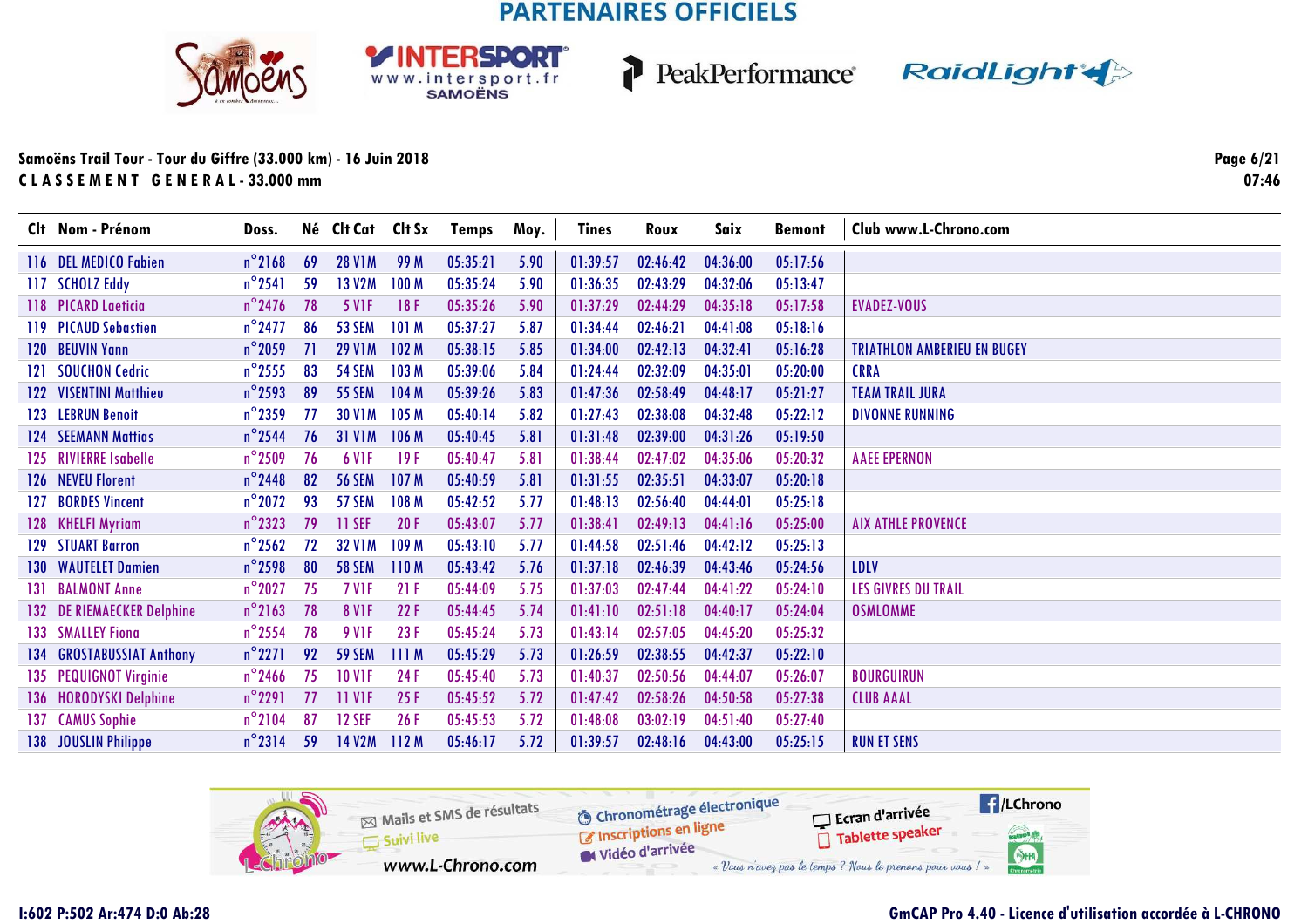





### **Samoëns Trail Tour - Tour du Giffre (33.000 km) - 16 Juin 2018C L A S S E M E N T G E N E R A L - 33.000 mm**

**Page 7/2107:46**

|     | Clt Nom - Prénom                    | Doss.            |    | Né Clt Cat Clt Sx |       | Temps    | Moy. | Tines    | Roux     | Saix     | <b>Bemont</b> | Club www.L-Chrono.com      |
|-----|-------------------------------------|------------------|----|-------------------|-------|----------|------|----------|----------|----------|---------------|----------------------------|
|     | 139 DUTHILLEUL Guillaume            | $n^{\circ}$ 2200 | 80 | 60 SEM            | 113M  | 05:47:03 | 5.71 | 01:30:08 | 02:48:42 | 04:45:18 | 05:26:08      |                            |
|     | <b>140 LYONNET COULIBALY Marion</b> | $n^{\circ}$ 2390 | 80 | <b>13 SEF</b>     | 27F   | 05:48:25 | 5.68 | 01:44:17 | 02:53:51 | 04:44:09 | 05:28:43      | <b>DIVONNE RUNNING</b>     |
| 141 | <b>ACKERMANN Alain</b>              | $n^{\circ}2001$  | 91 | 61 SEM            | 114M  | 05:48:26 | 5.68 | 01:31:55 | 02:41:55 | 04:40:15 | 05:25:46      |                            |
|     | 142 BLIN Frederic                   | $n^{\circ}$ 2065 | 72 | <b>33 V1M</b>     | 115M  | 05:48:34 | 5.68 | 01:37:08 | 02:50:05 | 04:43:33 | 05:29:16      |                            |
|     | 143 LUBRANI Alexandra               | $n^{\circ}$ 2388 | 74 | <b>12 VIF</b>     | 28F   | 05:48:34 | 5.68 | 01:40:41 | 02:51:35 | 04:45:24 | 05:29:21      |                            |
|     | 144 DABE Jean                       | $n^{\circ}$ 2156 | 72 | <b>34 V1M</b>     | 116 M | 05:48:49 | 5.68 | 01:35:36 | 02:44:27 | 04:39:32 | 05:25:23      |                            |
|     | 145 PRICE Elin                      | $n^{\circ}$ 2491 | 80 | <b>14 SEF</b>     | 29F   | 05:48:56 | 5.67 | 01:47:05 | 02:58:44 | 04:48:51 | 05:29:53      |                            |
|     | <b>146 CHARASSE Olivier</b>         | $n^{\circ}$ 2121 | 69 | <b>35 V1M</b>     | 117M  | 05:49:05 | 5.67 | 01:31:27 | 02:36:33 | 04:31:55 | 05:25:59      | <b>ADAPS</b>               |
| 147 | <b>PELLISSIER François</b>          | $n^{\circ}$ 2464 | 85 | 62 SEM            | 118 M | 05:49:50 | 5.66 | 01:44:16 | 02:55:39 | 04:49:35 | 05:30:32      |                            |
|     | 148 GUITTON Jean-paul               | $n^{\circ}$ 2277 | 59 | <b>15 V2M</b>     | 119M  | 05:51:14 | 5.64 | 01:48:03 | 02:55:15 | 04:43:10 | 05:27:49      | <b>RANDONATURE</b>         |
|     | 149 ROSÈRES Jean-pierre             | $n^{\circ}$ 2520 | 59 | <b>16 V2M</b>     | 120 M | 05:51:21 | 5.64 | 01:37:33 | 02:50:44 | 04:47:16 | 05:30:24      |                            |
|     | <b>150 CUNNINGHAM Shane</b>         | $n^{\circ}$ 2153 | 77 | <b>36 V1M</b>     | 121M  | 05:52:32 | 5.62 | 01:58:37 | 03:14:36 | 05:02:04 | 05:37:32      |                            |
| 151 | <b>JEANMART Simon</b>               | $n^{\circ}$ 2309 | 79 | 63 SEM            | 122 M | 05:52:47 | 5.61 | 01:51:49 | 03:00:46 | 04:48:15 | 05:32:39      |                            |
|     | 152 CELESTIN Sandrine               | $n^{\circ}$ 2116 | 78 | <b>13 V1F</b>     | 30 F  | 05:53:08 | 5.61 | 01:41:35 | 02:53:06 | 04:46:08 | 05:32:58      |                            |
|     | <b>153 GALANAKIS Eric</b>           | $n^{\circ}$ 2232 | 65 | 17 V2M            | 123 M | 05:53:30 | 5.60 | 01:42:06 | 02:54:15 | 04:52:34 | 05:34:30      | <b>AIX ATHLE PROVENCE</b>  |
|     | <b>154 DUJARDIN Ambroise</b>        | $n^{\circ}$ 2194 | 85 | 64 SEM            | 124 M | 05:55:03 | 5.58 | 01:48:47 | 03:00:02 | 04:50:26 | 05:34:00      | <b>SPRL</b>                |
|     | 155 ROSSET Jessica                  | $n^{\circ}$ 2521 | 85 | <b>15 SEF</b>     | 31F   | 05:55:06 | 5.58 | 01:43:57 | 02:57:01 | 04:48:23 | 05:33:59      | <b>CMBM</b>                |
|     | 156 PEIGNE Stephanie                | $n^{\circ}$ 2463 | 75 | <b>14 V1F</b>     | 32F   | 05:55:33 | 5.57 | 01:43:25 | 02:56:13 | 04:52:52 | 05:35:54      |                            |
|     | 157 BULTOT Loic                     | $n^{\circ}2091$  | 76 | <b>37 V1M</b>     | 125 M | 05:55:48 | 5.57 | 01:42:57 | 02:56:34 | 04:50:17 | 05:34:34      |                            |
|     | 158 CLAUSS Andre                    | $n^{\circ}$ 2131 | 62 | <b>18 V2M</b>     | 126 M | 05:55:52 | 5.56 | 01:48:39 | 02:58:52 | 04:45:21 | 05:34:24      | LES COUREURS DE LA SALINE  |
|     | 159 ALLEGRINI BOURDET Cedric        | $n^{\circ}$ 2007 | 72 | <b>38 V1M</b>     | 127M  | 05:56:27 | 5.56 | 01:43:07 | 02:56:38 | 04:49:04 | 05:34:24      |                            |
|     | <b>160 PIOLAINE Bruno</b>           | $n^{\circ}$ 2480 | 69 | <b>39 V1M</b>     | 128 M | 05:56:28 | 5.55 | 01:42:48 | 03:02:23 | 04:53:09 | 05:37:45      |                            |
|     | <b>161 PIOLAINE Simon</b>           | $n^{\circ}$ 2481 | 97 | 6 ESM             | 129 M | 05:56:29 | 5.55 | 01:46:49 | 03:03:49 | 04:47:26 | 05:37:47      | <b>EXCOFFIER RECYCLAGE</b> |

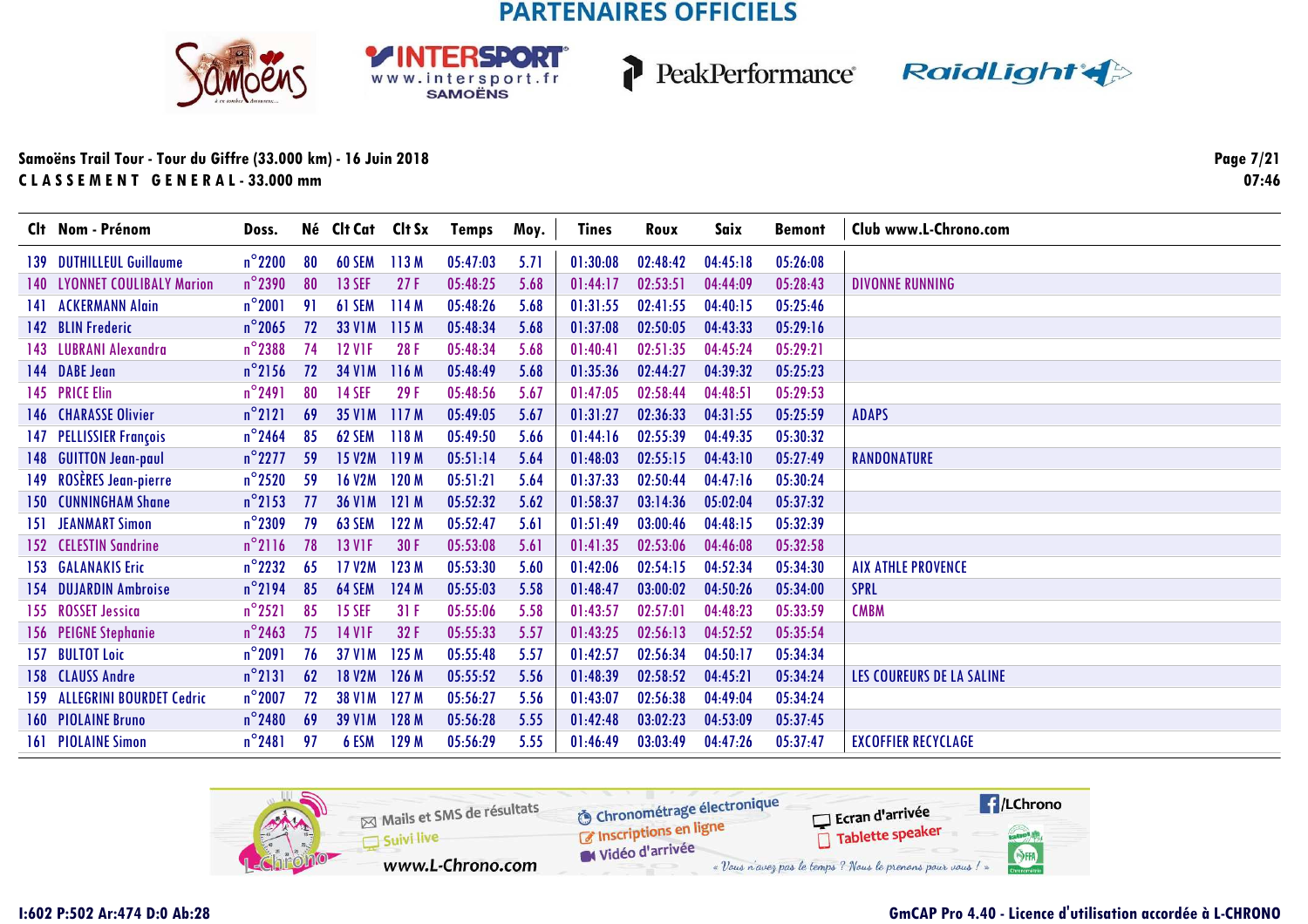





### **Samoëns Trail Tour - Tour du Giffre (33.000 km) - 16 Juin 2018C L A S S E M E N T G E N E R A L - 33.000 mm**

**Page 8/2107:46**

|      | Clt Nom - Prénom                 | Doss.            |     | Né Clt Cat    | Clt Sx | Temps    | Moy. | <b>Tines</b> | Roux     | Saix     | <b>Bemont</b> | Club www.L-Chrono.com          |
|------|----------------------------------|------------------|-----|---------------|--------|----------|------|--------------|----------|----------|---------------|--------------------------------|
|      | 162 PUTON Laurence               | $n^{\circ}$ 2494 | 74  | <b>15 VIF</b> | 33 F   | 05:56:54 | 5.55 | 01:49:24     | 03:05:05 | 04:56:28 | 05:38:23      |                                |
|      | <b>163 LEONARD-HERY Sandrine</b> | $n^{\circ}$ 2369 | 75  | <b>16 VIF</b> | 34 F   | 05:57:09 | 5.54 | 01:44:49     | 02:56:10 | 04:48:25 | 05:37:46      |                                |
|      | 164 DOL Thierry                  | $n^{\circ}$ 2184 | 70  | <b>40 V1M</b> | 130 M  | 05:57:10 | 5.54 | 01:44:45     | 02:55:31 | 04:48:27 | 05:37:46      | <b>S/L SANARY CAP GARONNE</b>  |
|      | 165 GAUDIN Olivier               | $n^{\circ}$ 2244 | 82  | 65 SEM        | 131 M  | 05:57:16 | 5.54 | 01:53:49     | 03:05:26 | 04:53:07 | 05:37:48      |                                |
|      | <b>166 MAUCHAND Jerome</b>       | $n^{\circ}$ 2601 | 74  | <b>41 V1M</b> | 132 M  | 05:57:21 | 5.54 | 01:32:34     | 02:36:00 | 04:35:13 | 05:34:38      | <b>TEAM RUNNING CONSEIL 76</b> |
| 167  | <b>ISAMBERT Elsa</b>             | $n^{\circ}$ 2296 | 93  | <b>16 SEF</b> | 35F    | 05:58:36 | 5.52 | 01:41:16     | 02:57:23 | 04:44:29 | 05:37:00      |                                |
|      | 168 LOGEL Sylvie                 | $n^{\circ}$ 2381 | 73  | <b>17 V1F</b> | 36 F   | 05:58:38 | 5.52 | 01:49:21     | 02:57:19 | 04:44:52 | 05:36:57      | <b>LA SALINE</b>               |
|      | 169 MOINE Cedric                 | $n^{\circ}$ 2434 | 74  | <b>42 V1M</b> | 133 M  | 06:00:10 | 5.50 | 01:31:21     | 02:38:17 | 04:43:31 | 05:38:37      | <b>OXYGENE 28</b>              |
|      | 170 LOCATELLI Jean baptiste      | $n^{\circ}$ 2379 | 90  | <b>66 SEM</b> | 134 M  | 06:00:33 | 5.49 | 01:48:01     | 03:00:43 | 04:57:10 | 05:39:10      |                                |
|      | 171 VUICHARD Magali              | $n^{\circ}$ 2595 | 86  | <b>17 SEF</b> | 37F    | 06:00:36 | 5.49 | 01:48:04     | 03:02:05 | 04:58:10 | 05:41:05      | <b>SPAC</b>                    |
|      | 172 JEANJOT Isabelle             | $n^{\circ}$ 2308 | 80  | <b>18 SEF</b> | 38 F   | 06:00:45 | 5.49 | 01:41:56     | 03:02:00 | 04:54:58 | 05:38:03      |                                |
| 173  | <b>HUCHARD Marie-christine</b>   | $n^{\circ}$ 2293 | 72  | <b>18 V1F</b> | 39 F   | 06:01:21 | 5.48 | 01:52:12     | 03:01:06 | 04:52:01 | 05:40:41      | <b>JC CHAMPAGNE</b>            |
|      | 174 GIACOMI Thibault             | $n^{\circ}$ 2254 | 87  | 67 SEM        | 135 M  | 06:01:22 | 5.48 | 01:41:53     | 02:52:25 | 04:53:37 | 05:40:32      | <b>CLES GARDANNE</b>           |
|      | 175 FERREIRA Jose                | $n^{\circ}2215$  | 71  | <b>43 V1M</b> | 136 M  | 06:01:22 | 5.48 | 01:44:58     | 02:55:35 | 04:52:36 | 05:40:15      |                                |
|      | 176 LARUELLE Nicolas             | $n^{\circ}$ 2349 | 79  | <b>68 SEM</b> | 137 M  | 06:01:23 | 5.48 | 01:38:21     | 02:51:13 | 04:54:17 | 05:41:45      |                                |
| 177  | <b>SIRIEIX Yann</b>              | $n^{\circ}$ 2552 | 73  | <b>44 V1M</b> | 138 M  | 06:01:23 | 5.48 | 01:38:25     | 02:51:02 | 04:54:20 | 05:41:45      |                                |
|      | 178 VINOCHE Philippe             | $n^{\circ}$ 2591 | 72  | <b>45 V1M</b> | 139 M  | 06:01:27 | 5.48 | 01:50:50     | 03:02:14 | 04:53:41 | 05:41:14      | <b>RANDO NATURE</b>            |
|      | 179 HASSOLD Fanny                | $n^{\circ}$ 2281 | 86  | <b>19 SEF</b> | 40F    | 06:01:30 | 5.48 | 01:48:42     | 03:05:35 | 04:58:50 | 05:42:55      | <b>AIX ATHLE PROVENCE</b>      |
|      | 180 VUTSKITS Laszlo              | $n^{\circ}$ 2596 | 70  | <b>46 V1M</b> | 140 M  | 06:01:39 | 5.48 | 01:42:36     | 02:53:48 | 04:50:20 | 05:40:26      |                                |
| 181. | <b>DINIEL Ludovic</b>            | $n^{\circ}$ 2181 | 82  | 69 SEM        | 141 M  | 06:02:09 | 5.47 | 01:39:44     | 02:48:18 | 04:44:23 | 05:37:46      |                                |
|      | 182 MOINE Stephanie              | $n^{\circ}$ 2435 | 76  | <b>19 VIF</b> | 41 F   | 06:02:14 | 5.47 | 01:46:24     | 02:58:36 | 04:59:39 | 05:43:01      | <b>OXYGENE 28</b>              |
|      | 183 BRUYNE Jean-christophe       | $n^{\circ}$ 2090 | -61 | <b>19 V2M</b> | 142 M  | 06:02:20 | 5.46 | 01:34:19     | 02:40:14 | 04:46:04 | 05:43:30      |                                |
| 184  | <b>GROSBOIS Sebastien</b>        | $n^{\circ}$ 2270 | 79  | <b>70 SEM</b> | 143 M  | 06:02:39 | 5.46 | 01:53:14     | 03:04:56 | 04:54:56 | 05:41:04      |                                |

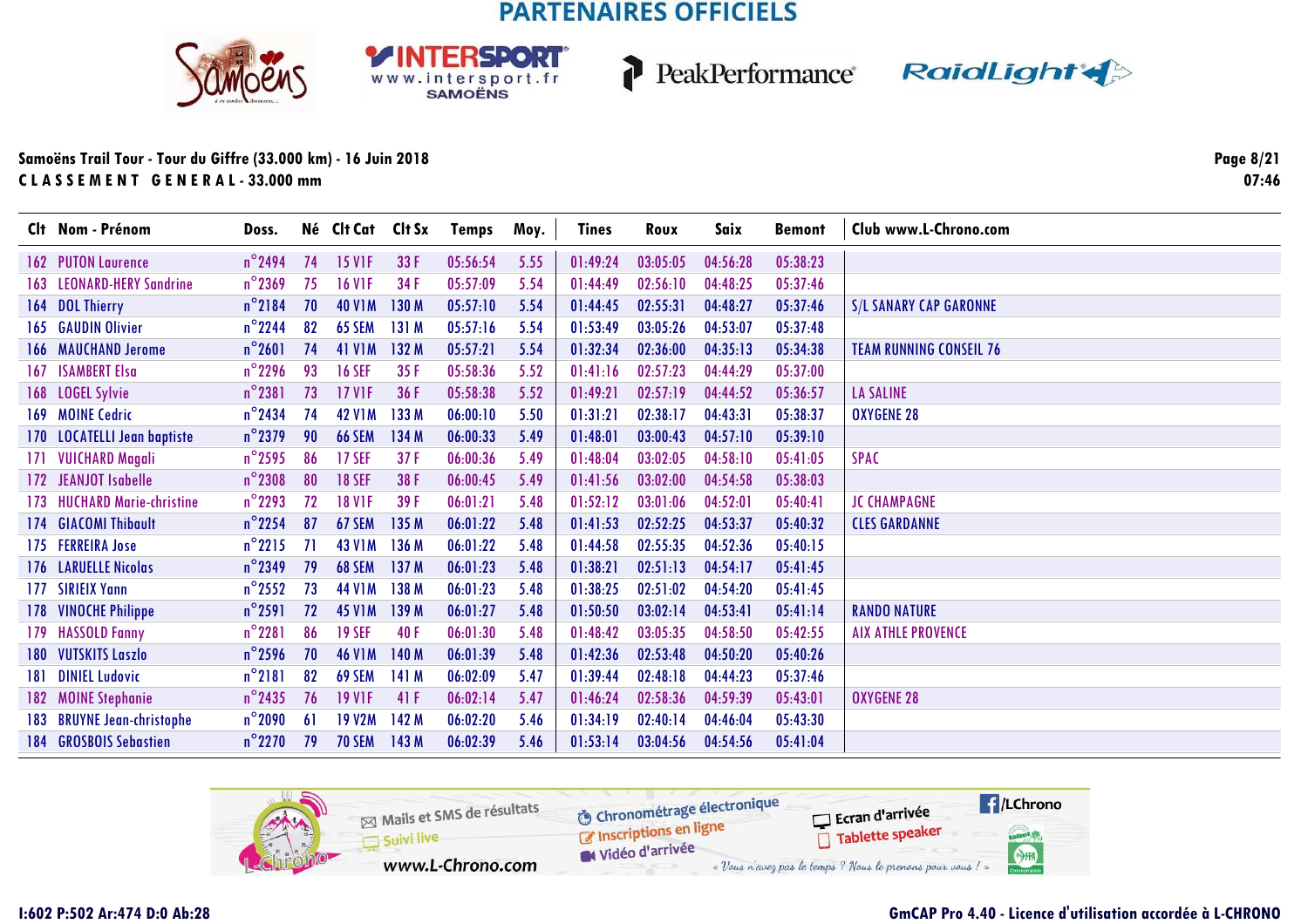





### Samoëns Trail Tour - Tour du Giffre (33.000 km) - 16 Juin 2018 CLASSEMENT GENERAL-33.000 mm

Page 9/21  $07:46$ 

|     | Clt Nom - Prénom           | Doss.            |     | Né Clt Cat Clt Sx |                  | Temps    | Moy. | <b>Tines</b> | Roux     | Saix     | Bemont   | Club www.L-Chrono.com       |
|-----|----------------------------|------------------|-----|-------------------|------------------|----------|------|--------------|----------|----------|----------|-----------------------------|
|     | <b>185 MARION Francois</b> | $n^{\circ}$ 2405 | 79  | 71 SEM            | 144 M            | 06:03:08 | 5.45 | 01:31:52     | 02:43:40 | 04:48:48 | 05:41:16 |                             |
|     | 186 CHATEL Benoit          | $n^{\circ}$ 1107 | 80  | 72 SEM            | 145 M            | 06:03:18 | 5.45 | 01:41:27     | 02:54:11 | 04:51:58 | 05:43:50 | <b>TOWN TO TRAIL AND CO</b> |
| 187 | <b>GAMELIN Laurent</b>     | $n^{\circ}$ 2235 | 73  | <b>47 V1M</b>     | 146 M            | 06:04:09 | 5.44 | 01:39:22     | 02:52:51 | 04:53:55 | 05:41:10 | <b>JC EPERNAY</b>           |
|     | 188 ETIENNE Marie aude     | $n^{\circ}$ 2208 | -71 | <b>20 VIF</b>     | 42 F             | 06:04:34 | 5.43 | 01:45:18     | 02:57:42 | 04:56:07 | 05:43:32 | <b>CHARTRES VERTICAL</b>    |
|     | 189 CATOIRE Fabrice        | $n^{\circ}$ 2115 | -60 | <b>20 V2M</b>     | 147 M            | 06:05:23 | 5.42 | 01:43:50     | 02:53:54 | 04:52:47 | 05:43:01 | <b>AJCF</b>                 |
|     | 190 JOLY Marie pierre      | $n^{\circ}2310$  | 72  | <b>21 V1F</b>     | 43 F             | 06:05:31 | 5.42 | 01:55:29     | 03:09:54 | 05:01:01 | 05:43:50 | AIR Z                       |
|     | 191 JOLY Joel              | $n^{\circ}2311$  | -65 | <b>21 V2M</b>     | 148 M            | 06:05:33 | 5.42 | 01:42:32     | 02:54:09 | 04:54:12 | 05:41:46 |                             |
|     | 192 MICHEL Sabine          | $n^{\circ}$ 2424 | 76  | <b>22 V1F</b>     | 44 F             | 06:05:49 | 5.41 | 01:48:01     | 02:55:28 | 04:48:14 | 05:42:13 |                             |
|     | 193 VILLETTE Romain        | $n^{\circ}$ 2589 | 90  | 73 SEM            | 149 M            | 06:05:50 | 5.41 | 01:47:32     | 03:01:18 | 04:59:50 | 05:44:11 |                             |
|     | 194 ALBES Jean-luc         | $n^{\circ}$ 2004 | 65  | <b>22 V2M</b>     | 150 M            | 06:05:54 | 5.41 | 01:47:41     | 02:57:11 | 04:52:08 | 05:41:42 |                             |
|     | 195 PERRET Sebastien       | $n^{\circ}$ 2468 | 84  | 74 SEM            | 151M             | 06:06:10 | 5.41 | 01:38:27     | 02:51:37 | 04:56:49 | 05:42:03 |                             |
|     | 196 GROS Laurent           | $n^{\circ}$ 2268 | 68  | <b>23 V2M</b>     | 152 M            | 06:07:09 | 5.39 | 01:50:39     | 03:05:37 | 05:03:39 | 05:46:34 |                             |
|     | 197 RAINE Sebastien        | $n^{\circ}$ 2495 | 79  | <b>75 SEM</b>     | 153 M            | 06:07:10 | 5.39 | 01:38:06     | 02:51:44 | 04:52:38 | 05:43:34 |                             |
|     | 198 MESNARD Daniel         | $n^{\circ}2417$  | 74  | <b>48 V1M</b>     | 154M             | 06:07:13 | 5.39 | 01:42:45     | 02:54:48 | 04:58:44 | 05:44:45 |                             |
|     | 199 JACQUET Julia          | $n^{\circ}$ 2302 | 91  | <b>20 SEF</b>     | 45 F             | 06:07:38 | 5.39 | 01:53:26     | 03:11:03 | 05:11:19 | 05:49:16 |                             |
|     | <b>200 MARQUES Elodie</b>  | $n^{\circ}$ 2407 | 87  | <b>21 SEF</b>     | 46 F             | 06:07:50 | 5.38 | 01:48:08     | 03:03:29 | 05:02:40 | 05:48:36 |                             |
| 201 | <b>GAYTE Laurianne</b>     | $n^{\circ}$ 2248 | 87  | <b>22 SEF</b>     | 47 F             | 06:08:15 | 5.38 | 01:46:04     | 03:01:57 | 04:57:35 | 05:47:46 |                             |
|     | 202 LE GALL Christian      | $n^{\circ}$ 2353 | 65  | <b>24 V2M</b>     | 155 M            | 06:08:16 | 5.38 | 01:59:49     | 03:12:08 | 05:11:21 | 05:50:27 | <b>PAC MAC</b>              |
|     | 203 ROBLIN Jerome          | $n^{\circ}2516$  | -71 | <b>49 V1M</b>     | 156 M            | 06:08:19 | 5.38 | 01:27:32     | 02:33:08 | 04:40:13 | 05:46:01 |                             |
|     | 204 VARIN Bettina          | $n^{\circ}$ 2584 | 80  | <b>23 SEF</b>     | 48 F             | 06:08:28 | 5.37 | 01:55:27     | 03:10:52 | 05:04:01 | 05:48:35 | <b>SPAC</b>                 |
|     | 205 SCHWALM Dominique      | $n^{\circ}$ 2543 | 70  | <b>50 V1M</b>     | 157 <sub>M</sub> | 06:08:57 | 5.37 | 01:46:06     | 02:56:21 | 04:55:08 | 05:46:07 | <b>GUNTHER WALTER TOOLS</b> |
|     | <b>206 BARRAUX Pauline</b> | $n^{\circ}$ 2034 | 86  | <b>24 SEF</b>     | 49 F             | 06:09:29 | 5.36 | 01:45:33     | 02:59:22 | 05:01:17 | 05:47:47 |                             |
| 207 | <b>DUQUESNOY Xavier</b>    | $n^{\circ}$ 2197 | 63  | <b>25 V2M</b>     | 158 M            | 06:10:51 | 5.34 | 01:45:22     | 02:58:03 | 04:58:35 | 05:52:13 |                             |

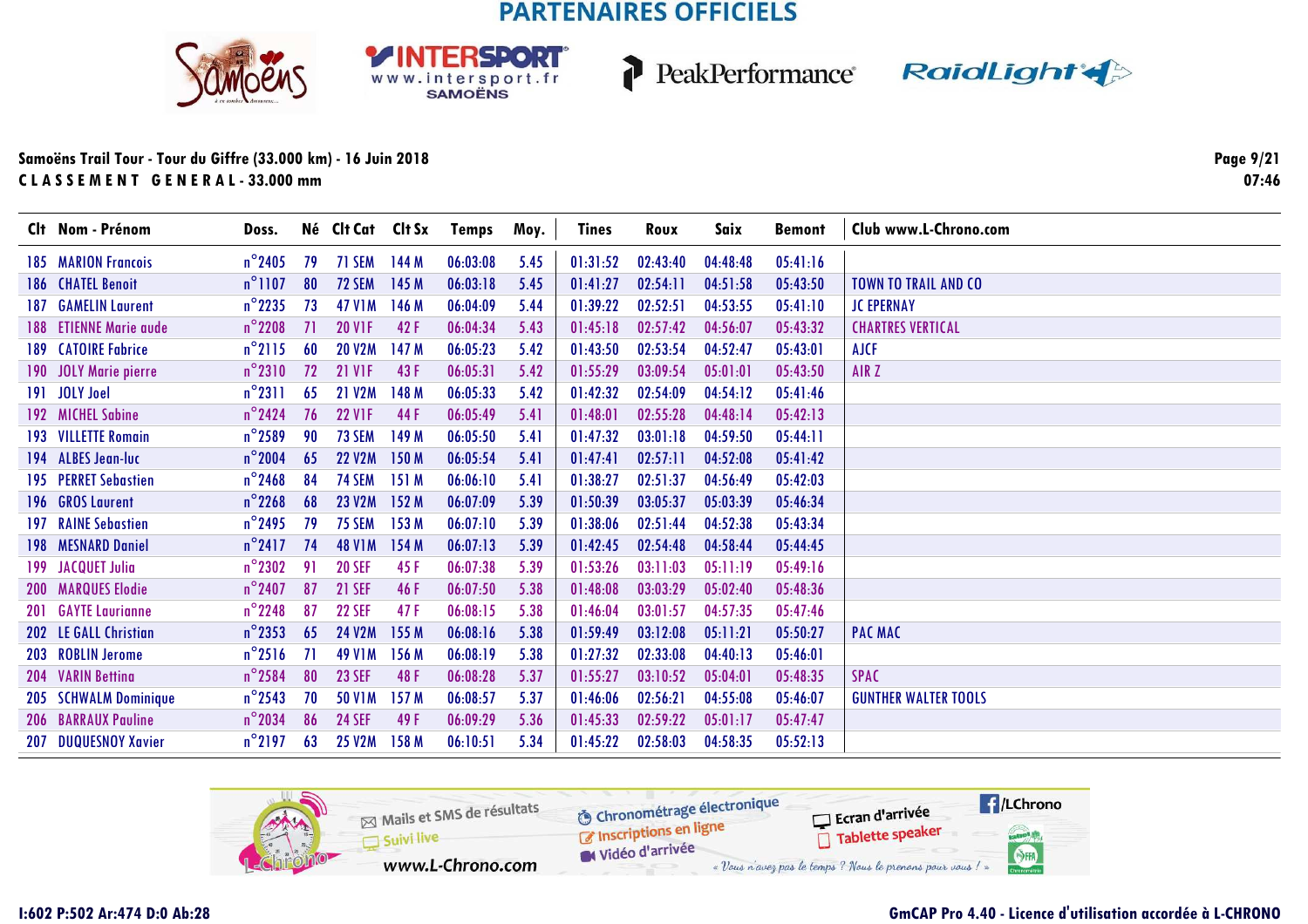





#### Samoëns Trail Tour - Tour du Giffre (33.000 km) - 16 Juin 2018 CLASSEMENT GENERAL-33.000 mm

Page 10/21  $07:46$ 

| Clt Nom - Prénom                | Doss.            |    | Né Clt Cat Clt Sx |                  | <b>Temps</b> | Moy. | Tines    | Roux     | Saix     | <b>Bemont</b> | Club www.L-Chrono.com             |
|---------------------------------|------------------|----|-------------------|------------------|--------------|------|----------|----------|----------|---------------|-----------------------------------|
| <b>208 FRAMENT Gabriel</b>      | $n^{\circ}$ 2227 | 69 | 51 V1M 159 M      |                  | 06:11:07     | 5.34 | 01:48:43 | 03:05:02 | 05:12:40 | 05:50:29      | <b>LES COUREURS DU MARDI</b>      |
| <b>209 CARON Laurence</b>       | $n^{\circ}$ 2109 | 72 | <b>23 V1F</b>     | 50F              | 06:11:13     | 5.33 | 01:43:27 | 02:58:17 | 05:05:40 | 05:50:11      |                                   |
| 210 LERAY Stephane              | $n^{\circ}$ 2372 | 71 | <b>52 V1M</b>     | 160 M            | 06:12:00     | 5.32 | 01:39:08 | 02:50:50 | 05:10:44 | 05:52:36      | L'UNION SPORTIVE BAINAISE         |
| 211 BARRET Marie sophie         | $n^{\circ}$ 2036 | 86 | <b>25 SEF</b>     | 51 F             | 06:12:21     | 5.32 | 01:46:55 | 03:00:34 | 05:04:51 | 05:50:20      | <b>CRRA</b>                       |
| 212 PROCUREUR François          | $n^{\circ}$ 2493 | 59 | <b>26 V2M</b>     | 161M             | 06:12:38     | 5.31 | 01:48:07 | 02:58:38 | 04:57:33 | 05:46:00      |                                   |
| 213 MARIN Rico                  | $n^{\circ}$ 2404 | 95 | <b>76 SEM</b>     | 162M             | 06:12:38     | 5.31 | 01:50:07 | 03:02:08 | 05:02:35 | 05:49:32      | <b>VACB CHAROLAIS</b>             |
| 214 CRASSIN Jerome              | $n^{\circ}$ 2150 | 92 | 77 SEM            | 163 M            | 06:12:49     | 5.31 | 01:41:49 | 02:51:40 | 05:01:39 | 05:48:25      |                                   |
| 215 GALANAKIS Agnes             | $n^{\circ}$ 2233 | 76 | <b>24 VIF</b>     | 52 F             | 06:13:14     | 5.31 | 01:53:47 | 03:12:14 | 05:14:42 | 05:54:43      | <b>AIX ATHLE PROVENCE</b>         |
| 216 LAGNIEL Erick               | $n^{\circ}$ 2336 | 64 | <b>27 V2M</b>     | 164 M            | 06:14:06     | 5.29 | 01:51:37 | 03:03:32 | 05:08:57 | 05:52:04      |                                   |
| 217 LABRUNIE Simon              | $n^{\circ}$ 2332 | 73 | <b>53 V1M</b>     | 165 M            | 06:15:14     | 5.28 | 01:46:45 | 03:02:13 | 04:59:55 | 05:49:20      |                                   |
| 218 TAVERNIER Gilbert           | $n^{\circ}$ 2567 | 58 | 3 V3M             | 166 M            | 06:16:49     | 5.25 | 01:44:26 | 02:59:17 | 05:10:13 | 05:53:43      |                                   |
| 219 SIMONIN Yohan               | $n^{\circ}$ 2551 | 93 | <b>78 SEM</b>     | 167 <sub>M</sub> | 06:18:09     | 5.24 | 01:31:19 | 02:44:36 | 05:04:33 | 05:56:53      | <b>BEER TEAM AUBERGE DE CHOUX</b> |
| 220 BASTARD Christine           | $n^{\circ}$ 2038 | 65 | 2 V <sub>2F</sub> | 53 F             | 06:18:45     | 5.23 | 01:55:34 | 03:14:00 | 05:08:05 | 05:56:20      | AIR Z                             |
| 221 LEFEVRE Lisa                | $n^{\circ}$ 2363 | 80 | <b>26 SEF</b>     | 54 F             | 06:19:13     | 5.22 | 01:48:30 | 02:54:27 | 05:01:18 | 05:54:15      |                                   |
| 222 HUGET Christophe            | $n^{\circ}$ 2294 | 74 | <b>54 V1M</b>     | 168 M            | 06:19:13     | 5.22 | 01:51:11 | 03:10:16 | 05:07:56 | 05:58:40      |                                   |
| 223 HECK Olivier                | $n^{\circ}$ 2285 | 75 | 55 V1M            | 169 M            | 06:19:14     | 5.22 | 01:51:22 | 03:10:09 | 05:07:51 | 05:58:39      |                                   |
| 224 GERY Delphine               | $n^{\circ}$ 2251 | 72 | <b>25 VIF</b>     | 55F              | 06:19:17     | 5.22 | 01:50:16 | 03:05:12 | 05:05:44 | 05:58:40      | <b>JEFFB TRAIOL</b>               |
| 225 ROBIN Florence              | $n^{\circ}$ 2514 | 71 | <b>26 V1F</b>     | 56 F             | 06:19:21     | 5.22 | 01:54:08 | 03:10:38 | 05:11:00 | 05:58:29      | <b>RANDO NATURE</b>               |
| 226 RIONDEL Rachel              | $n^{\circ}$ 2607 | 72 | <b>27 VIF</b>     | 57 F             | 06:19:46     | 5.21 | 01:42:40 | 02:54:56 | 04:58:07 | 05:53:28      |                                   |
| 227 LE GROUIEC / BRIAND Aurelie | $n^{\circ}$ 2354 | 80 | <b>27 SEF</b>     | 58 F             | 06:19:47     | 5.21 | 01:50:31 | 03:09:08 | 05:13:06 | 05:58:40      |                                   |
| 228 LOPEZ Jose                  | $n^{\circ}$ 2384 | 65 | <b>28 V2M</b>     | 170 M            | 06:20:07     | 5.21 | 01:36:05 | 02:49:55 | 04:58:33 | 05:59:04      |                                   |
| 229 LECRAS Mickael              | $n^{\circ}$ 2361 | 86 | <b>79 SEM</b>     | 171M             | 06:20:26     | 5.20 | 01:49:45 | 03:13:39 | 05:05:25 | 05:55:37      |                                   |
| 230 BELADJILA Reda              | $n^{\circ}$ 2043 | 56 | 4 V3M 172 M       |                  | 06:20:54     | 5.20 | 01:44:50 | 03:04:52 | 05:06:43 | 05:54:52      |                                   |

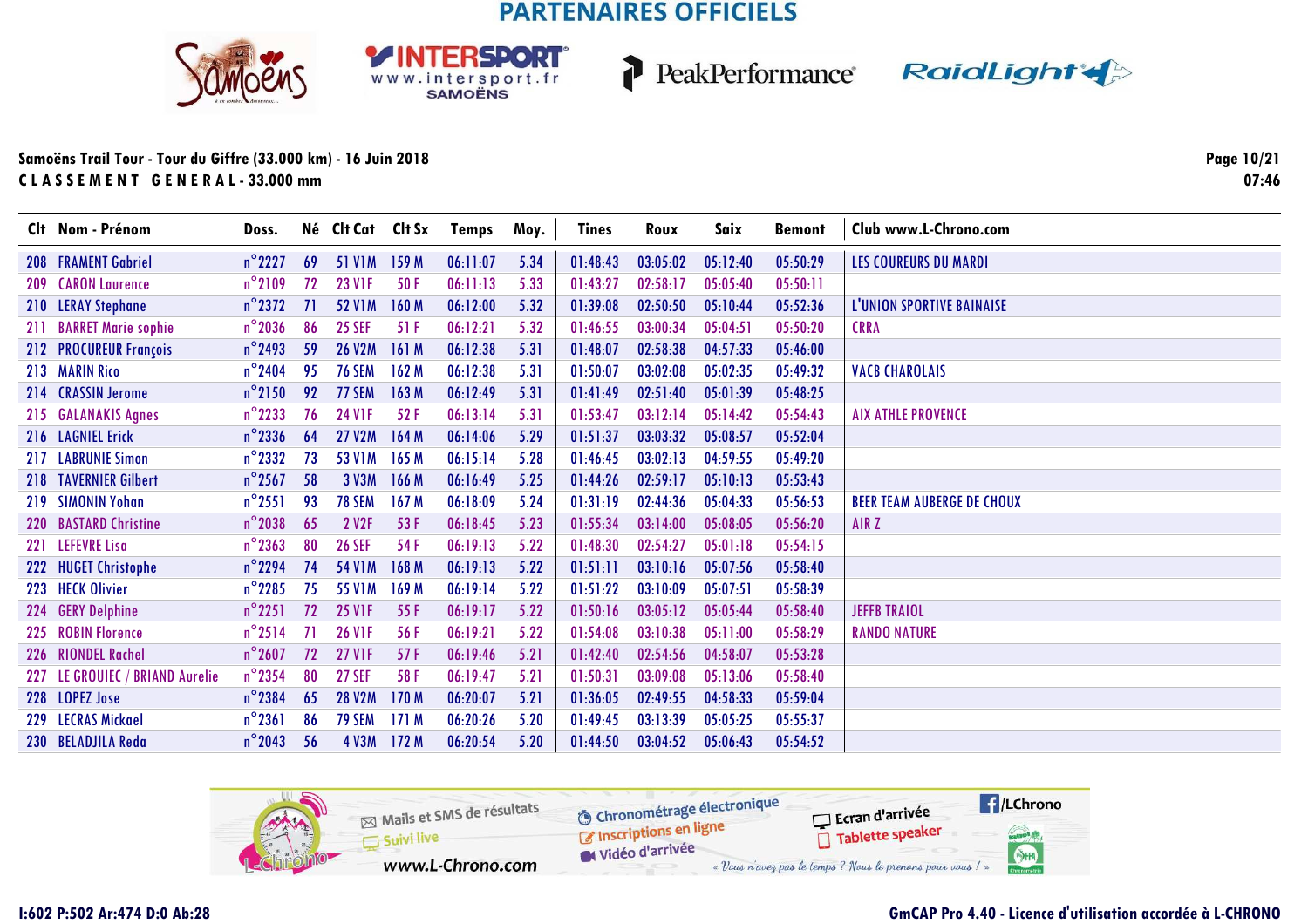**RSDORT** 

WWW.intersport.fr







### **Samoëns Trail Tour - Tour du Giffre (33.000 km) - 16 Juin 2018C L A S S E M E N T G E N E R A L - 33.000 mm**

**Page 11/2107:46**

| Clt Nom - Prénom            | Doss.            |     | Né Clt Cat Clt Sx |       | Temps    | Moy. | Tines    | Roux     | Saix     | <b>Bemont</b> | Club www.L-Chrono.com           |
|-----------------------------|------------------|-----|-------------------|-------|----------|------|----------|----------|----------|---------------|---------------------------------|
| 231 CAILLET Paul            | $n^{\circ}$ 2097 | 89  | 80 SEM            | 173M  | 06:21:19 | 5.19 | 01:45:03 | 03:00:53 | 05:07:15 | 05:56:43      |                                 |
| 232 ALEXANDRE Stephanie     | $n^{\circ}$ 2005 | 71  | <b>28 V1F</b>     | 59 F  | 06:21:34 | 5.19 | 01:50:31 | 03:07:00 | 05:08:38 | 05:58:28      |                                 |
| 233 BREL Sebastien          | $n^{\circ}$ 2084 | 85  | 81 SEM            | 174M  | 06:21:47 | 5.19 | 01:45:07 | 03:04:39 | 05:10:15 | 05:55:46      | <b>LES TRAINEURS</b>            |
| 234 ESLIER Mathieu          | $n^{\circ}$ 2205 | 88  | <b>82 SEM</b>     | 175 M | 06:22:22 | 5.18 | 01:44:00 | 03:01:02 | 05:05:55 | 06:00:56      |                                 |
| 235 KOSTYK Gaelle           | $n^{\circ}$ 2327 | 77  | <b>29 V1F</b>     | 60F   | 06:22:25 | 5.18 | 01:53:38 | 03:09:10 | 05:12:26 | 06:00:46      | <b>ATHLE CAMBRAI</b>            |
| 236 FOUCART Alicia          | $n^{\circ}$ 2223 | 73  | <b>30 V1F</b>     | 61F   | 06:22:26 | 5.18 | 01:48:27 | 03:07:36 | 05:13:25 | 06:01:50      |                                 |
| 237 LATOMME Kenny           | $n^{\circ}$ 2351 | 84  | 83 SEM            | 176 M | 06:22:34 | 5.18 | 02:00:01 | 03:16:34 | 05:18:31 | 06:03:12      |                                 |
| 238 CHALLANDE Ariane        | $n^{\circ}$ 2118 | 66  | 3 V <sub>2F</sub> | 62F   | 06:23:57 | 5.16 | 01:58:00 | 03:15:00 | 05:16:51 | 06:01:20      |                                 |
| 239 BOUCAUD Didier          | $n^{\circ}$ 2074 | -71 | <b>56 V1M</b>     | 177M  | 06:24:24 | 5.15 | 02:00:39 | 03:18:21 | 05:19:12 | 06:03:13      |                                 |
| <b>240 BARBANSON Michel</b> | $n^{\circ}$ 2028 | 62  | <b>29 V2M</b>     | 178 M | 06:26:45 | 5.12 | 01:48:02 | 02:59:35 | 05:08:52 | 06:03:47      | <b>LA SALINE</b>                |
| 241 GUEZELLOU Loic          | $n^{\circ}$ 2272 | 79  | 84 SEM            | 179 M | 06:27:26 | 5.11 | 01:39:03 | 02:56:30 | 05:23:42 | 06:03:10      |                                 |
| 242 ROUSSEAU Pierre-marie   | $n^{\circ}$ 2522 | 79  | <b>85 SEM</b>     | 180 M | 06:27:26 | 5.11 | 01:25:41 | 02:39:08 | 05:23:46 | 06:02:51      | <b>LES TRAINEURS</b>            |
| 243 MARCILLAUD Marie        | $n^{\circ}$ 2402 | 88  | <b>28 SEF</b>     | 63F   | 06:27:27 | 5.11 | 01:38:45 | 03:03:00 | 05:23:45 | 06:03:12      |                                 |
| 244 LONVIS Corinne          | $n^{\circ}$ 2383 | 69  | <b>31 V1F</b>     | 64F   | 06:27:43 | 5.11 | 01:57:24 | 03:15:31 | 05:20:31 | 06:06:57      |                                 |
| 245 DEILLER Vincent         | $n^{\circ}$ 2166 | 77  | <b>57 V1M</b>     | 181 M | 06:28:21 | 5.10 | 01:49:30 | 03:02:47 | 05:08:03 | 06:05:02      | LA SALINE                       |
| 246 BUVRY François          | $n^{\circ}$ 2095 | 66  | <b>30 V2M</b>     | 182 M | 06:28:34 | 5.10 | 01:49:32 | 03:04:54 | 05:11:13 | 06:05:25      |                                 |
| 247 NOEL Fabien             | $n^{\circ}$ 2450 | 76  | <b>58 V1M</b>     | 183 M | 06:28:35 | 5.10 | 01:42:47 | 03:08:10 | 05:16:54 | 06:05:30      | <b>CMBM</b>                     |
| <b>248 CHATAGNIER Yves</b>  | $n^{\circ}$ 2123 | 62  | 31 V2M            | 184 M | 06:29:13 | 5.09 | 01:59:19 | 03:20:34 | 05:22:41 | 06:05:50      |                                 |
| 249 SAR Jean paul           | $n^{\circ}$ 2529 | 80  | <b>86 SEM</b>     | 185 M | 06:30:17 | 5.07 | 01:57:25 | 03:10:41 | 05:20:41 | 06:10:58      | <b>LES TRAILERS DU DIMANCHE</b> |
| 250 ARNOULD Anne            | $n^{\circ}2016$  | 89  | <b>29 SEF</b>     | 65F   | 06:30:26 | 5.07 | 01:57:17 | 03:22:31 | 05:26:11 | 06:09:46      |                                 |
| 251 BEAUJEAN Alexandre      | $n^{\circ}$ 2040 | 91  | <b>87 SEM</b>     | 186 M | 06:31:18 | 5.06 | 01:39:29 | 02:56:06 | 05:17:46 | 06:06:49      |                                 |
| 252 GROS Romain             | $n^{\circ}$ 2269 | 81  | <b>88 SEM</b>     | 187 M | 06:32:01 | 5.05 | 01:58:32 | 03:18:25 | 05:19:23 | 06:08:32      |                                 |
| 253 CLASSEAU Ghislain       | $n^{\circ}2130$  | 86  | <b>89 SEM</b>     | 188 M | 06:32:25 | 5.05 | 01:40:16 | 02:53:34 | 05:13:16 | 06:12:12      |                                 |

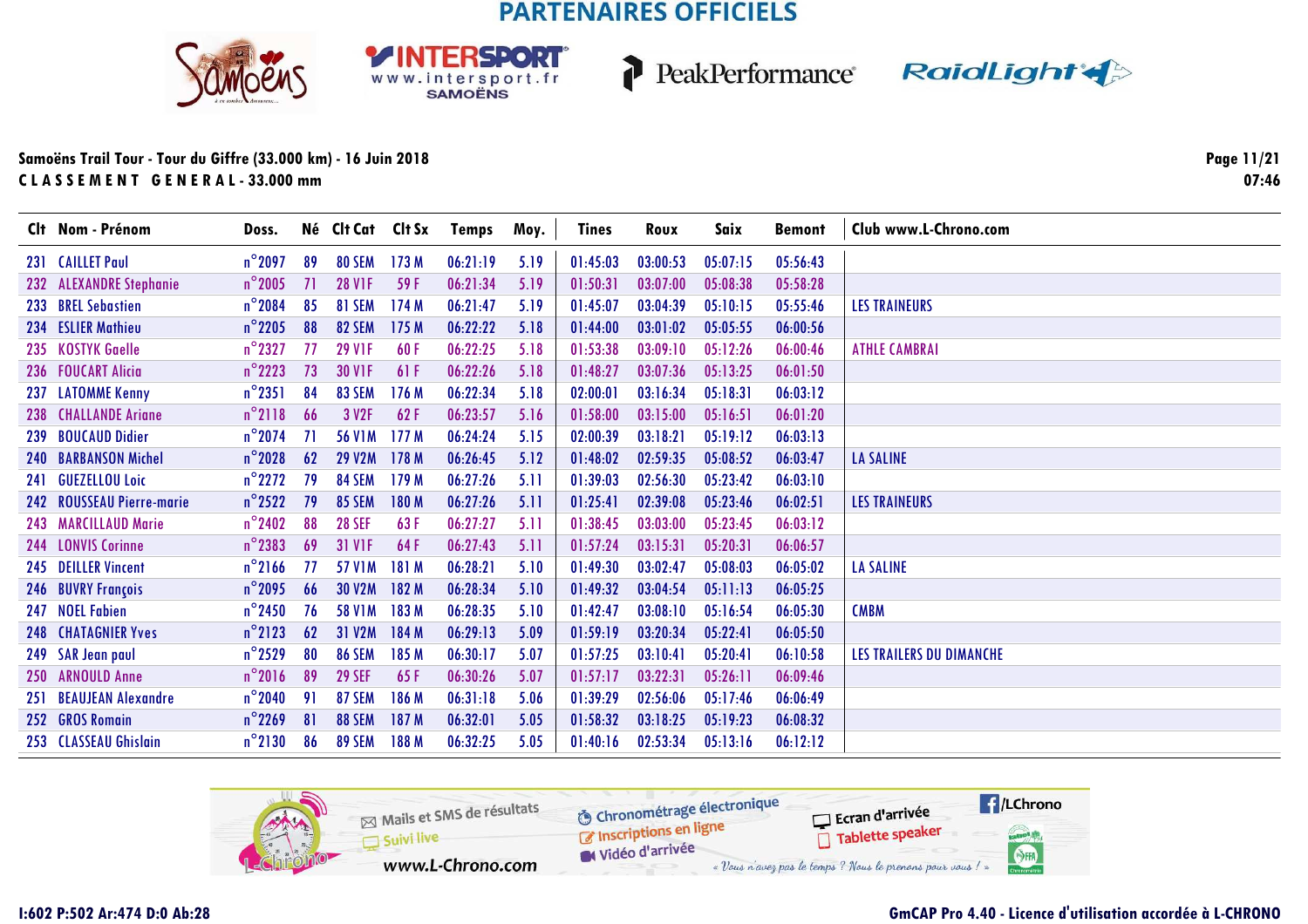





### **Samoëns Trail Tour - Tour du Giffre (33.000 km) - 16 Juin 2018C L A S S E M E N T G E N E R A L - 33.000 mm**

**Page 12/2107:46**

| Clt Nom - Prénom               | Doss.            |    | Né Clt Cat Clt Sx |                  | Temps    | Moy. | <b>Tines</b> | Roux     | Saix     | <b>Bemont</b> | Club www.L-Chrono.com                |
|--------------------------------|------------------|----|-------------------|------------------|----------|------|--------------|----------|----------|---------------|--------------------------------------|
| 254 BALBOUS Tremeur            | $n^{\circ}$ 2025 | 75 | <b>59 V1M</b>     | 189 M            | 06:32:34 | 5.04 | 01:51:24     | 03:09:56 | 05:15:43 | 06:10:17      | <b>CAF LA ROCHE BONNEVILLE</b>       |
| 255 ATZENHOFFER Marie          | $n^{\circ}$ 2020 | 89 | <b>30 SEF</b>     | 66F              | 06:32:45 | 5.04 | 01:51:18     | 03:06:01 | 05:20:48 | 06:12:24      |                                      |
| 256 BRIDAULT Patricia          | $n^{\circ}$ 2086 | 65 | 4 V2F             | 67F              | 06:33:00 | 5.04 | 01:47:31     | 03:09:07 | 05:19:42 | 06:09:45      |                                      |
| 257 VANDERMEEREN Renaud        | $n^{\circ}$ 2583 | 67 | <b>32 V2M</b>     | 190 M            | 06:33:19 | 5.03 | 01:57:32     | 03:14:45 | 05:24:36 | 06:12:26      |                                      |
| 258 BERARDI Florent            | $n^{\circ}$ 2048 | 79 | <b>90 SEM</b>     | 191M             | 06:33:36 | 5.03 | 01:58:39     | 03:20:17 | 05:26:13 | 06:13:38      |                                      |
| 259 VIRES Jean jacques         | $n^{\circ}$ 2592 | 69 | <b>60 V1M</b>     | 192 M            | 06:34:42 | 5.02 | 01:42:28     | 02:57:59 | 05:15:07 | 06:09:51      |                                      |
| 260 MORAUX Dominique           | $n^{\circ}$ 2440 | 53 | 5 V3M             | 193 M            | 06:35:19 | 5.01 | 02:08:42     | 03:25:09 | 05:22:16 | 06:13:08      |                                      |
| 261 PLOBNER Catherine          | $n^{\circ}$ 2484 | 72 | <b>32 VIF</b>     | 68F              | 06:35:29 | 5.01 | 01:56:43     | 03:20:03 | 05:27:30 | 06:14:46      |                                      |
| 262 FOURIER Benoit             | $n^{\circ}$ 2225 | 85 | <b>91 SEM</b>     | 194 M            | 06:35:56 | 5.00 | 01:57:25     | 03:11:06 | 05:15:47 | 06:13:06      |                                      |
| 263 COMMON Julien              | $n^{\circ}$ 2137 | 86 | 92 SEM            | 195 M            | 06:37:16 | 4.98 | 01:45:31     | 03:02:56 | 05:18:33 | 06:12:22      | <b>AS ETAPLES TRIATHLON</b>          |
| 264 ELOY Claire                | $n^{\circ}$ 2203 | 91 | <b>31 SEF</b>     | 69F              | 06:37:16 | 4.98 | 01:45:30     | 03:02:59 | 05:18:37 | 06:12:24      |                                      |
| <b>265 GRASSART Olivier</b>    | $n^{\circ}$ 2265 | 82 | 93 SEM            | 196 M            | 06:39:11 | 4.96 | 02:06:11     | 03:27:21 | 05:26:00 | 06:17:06      |                                      |
| 266 SIEGA Damien               | $n^{\circ}$ 2548 | 73 | <b>61 V1M</b>     | 197 <sub>M</sub> | 06:39:25 | 4.96 | 01:46:45     | 03:04:50 | 05:15:45 | 06:12:54      |                                      |
| 267 GORSE Laurent              | $n^{\circ}$ 2262 | 70 | <b>62 V1M</b>     | 198 M            | 06:39:29 | 4.96 | 02:03:36     | 03:19:29 | 05:22:49 | 06:19:15      | <b>UA VERSAILLES</b>                 |
| <b>268 MONFORT Pierre</b>      | $n^{\circ}$ 2438 | 75 | <b>63 V1M</b>     | 199 M            | 06:40:02 | 4.95 | 01:43:42     | 03:03:27 | 05:21:41 | 06:16:19      | <b>TEAM TRAIL PARIS</b>              |
| 269 MICHELIN Nicolas           | $n^{\circ}$ 2426 | 86 | 94 SEM            | 200 M            | 06:40:10 | 4.95 | 01:51:05     | 03:14:34 | 05:17:58 | 06:15:52      |                                      |
| 270 USSEGLIO POLATERA Brigitte | $n^{\circ}$ 2580 | 6  | 5 V <sub>2F</sub> | 70F              | 06:41:36 | 4.93 | 01:55:22     | 03:12:39 | 05:18:29 | 06:17:27      | <b>PASSPARTOUT TRAILERS DU JOSAS</b> |
| 271 LALLEMAND Marc             | $n^{\circ}$ 2338 | 64 | 33 V2M            | 201 M            | 06:42:24 | 4.92 | 01:51:32     | 03:03:06 | 05:18:01 | 06:11:35      |                                      |
| 272 BALLET Jean-pierre         | $n^{\circ}$ 2026 | 44 | 1 V4M             | 202 M            | 06:42:39 | 4.92 | 01:49:29     | 03:11:32 | 05:33:57 | 06:22:14      | <b>CAP GARONNE SANARY</b>            |
| 273 BARRON Sarah               | $n^{\circ}$ 2037 | 74 | <b>33 V1F</b>     | 71F              | 06:42:47 | 4.92 | 02:09:38     | 03:28:41 | 05:33:04 | 06:21:51      |                                      |
| 274 CAILLIAU Benoit            | $n^{\circ}$ 2098 | 81 | 95 SEM            | 203 M            | 06:43:05 | 4.91 | 01:48:41     | 03:02:21 | 05:23:24 | 06:22:57      |                                      |
| 275 DE VLEMINCK Thierry        | $n^{\circ}$ 2164 | 65 | 34 V2M            | 204 M            | 06:43:27 | 4.91 | 01:56:31     | 03:15:25 | 05:30:10 | 06:20:40      |                                      |
| 276 MARTIN Eleanor             | $n^{\circ}2410$  | 83 | <b>32 SEF</b>     | 72F              | 06:44:01 | 4.90 | 01:55:02     | 03:24:18 | 05:30:53 | 06:20:58      | <b>GENEVA RUNNERS</b>                |

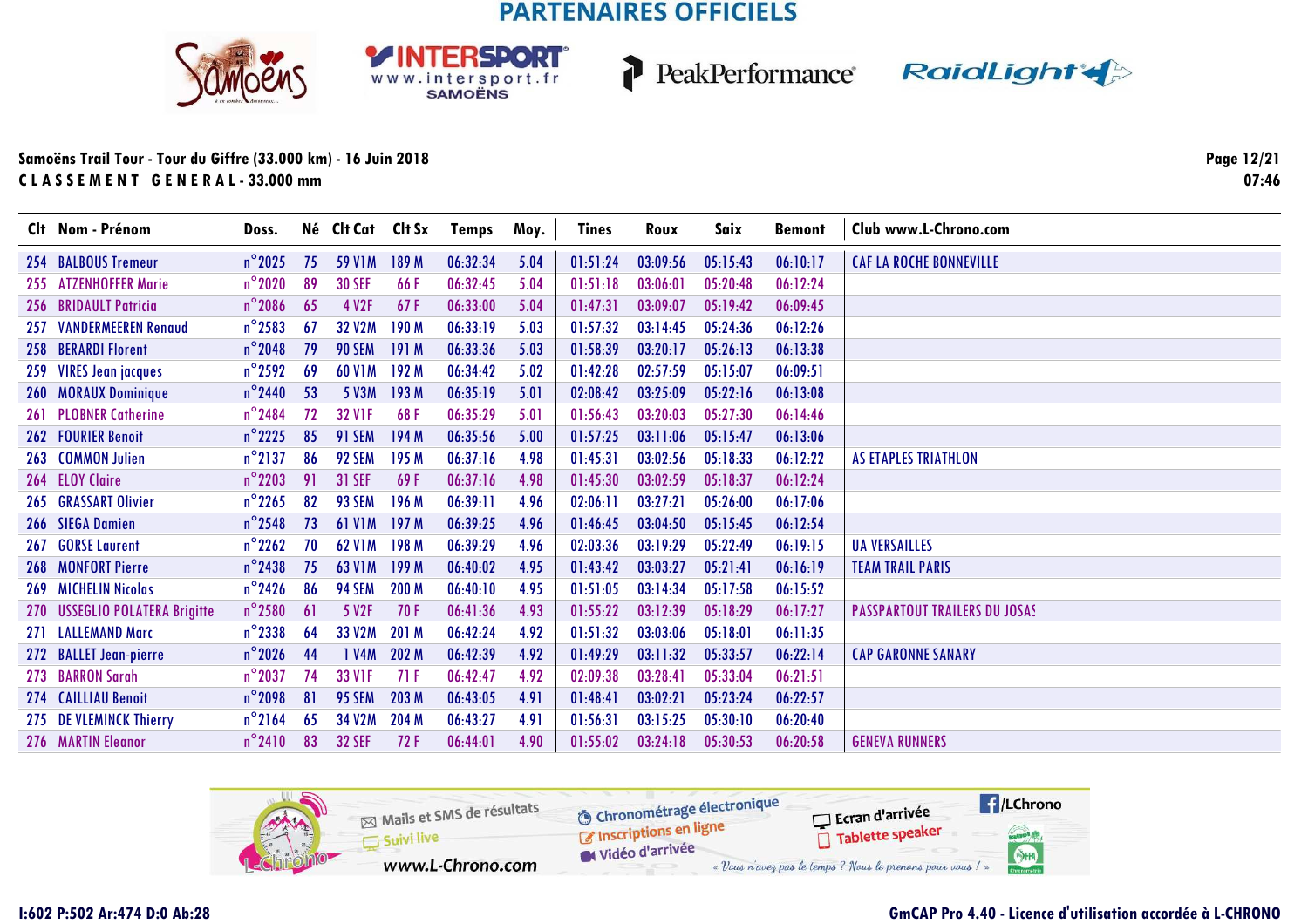





#### Samoëns Trail Tour - Tour du Giffre (33.000 km) - 16 Juin 2018 CLASSEMENT GENERAL-33.000 mm

Page 13/21  $07:46$ 

| Clt Nom - Prénom          | Doss.            |    | Né Clt Cat Clt Sx |              | Temps    | Moy. | <b>Tines</b> | Roux     | Saix     | <b>Bemont</b> | Club www.L-Chrono.com            |
|---------------------------|------------------|----|-------------------|--------------|----------|------|--------------|----------|----------|---------------|----------------------------------|
| 277 SCHIELE Jacky         | $n^{\circ}$ 2539 | 64 | 35 V2M 205 M      |              | 06:44:07 | 4.90 | 01:41:53     | 03:05:00 | 05:25:46 | 06:22:15      | <b>AS GUNTHER WALTER</b>         |
| 278 PILLIARD Eric         | $n^{\circ}$ 2478 | 73 | <b>64 V1M</b>     | 206 M        | 06:44:10 | 4.90 | 02:03:20     | 03:19:26 | 05:19:46 | 06:19:16      |                                  |
| 279 SIGHA Yasmine         | $n^{\circ}$ 2549 | 57 | 1 V3F             | 73F          | 06:44:28 | 4.90 | 02:00:09     | 03:24:52 | 05:33:11 | 06:22:16      |                                  |
| 280 SANS Catherine        | $n^{\circ}$ 2528 | 60 | 6 V2F             | 74 F         | 06:44:28 | 4.90 | 02:01:52     | 03:28:11 | 05:35:35 | 06:22:20      | <b>SANARY CAP GARONNE</b>        |
| 281 SKUTKOWSKI Oceane     | $n^{\circ}$ 2553 | 95 | <b>33 SEF</b>     | 75F          | 06:44:39 | 4.89 | 02:04:39     | 03:23:05 | 05:33:21 | 06:22:27      |                                  |
| 282 MAES Patrice          | $n^{\circ}$ 2392 | 61 | <b>36 V2M</b>     | 207 M        | 06:45:46 | 4.88 | 01:57:32     | 03:17:08 | 05:31:29 | 06:23:19      | A.J.C.FRELINGHIEN                |
| 283 HEURLIN Jean yves     | $n^{\circ}$ 2289 | 72 | <b>65 V1M</b>     | 208 M        | 06:46:07 | 4.88 | 01:45:29     | 03:05:23 | 05:24:38 | 06:24:55      |                                  |
| 284 MONDEJAR Pascal       | $n^{\circ}$ 2436 | 60 | 37 V2M            | 209 M        | 06:46:12 | 4.87 | 02:04:10     | 03:24:23 | 05:29:33 | 06:24:05      |                                  |
| 285 PERRIN Loic           | $n^{\circ}$ 2469 | 80 | <b>96 SEM</b>     | <b>210 M</b> | 06:46:32 | 4.87 | 01:43:49     | 03:06:41 | 05:31:52 | 06:22:01      |                                  |
| 286 KERVIEL Catherine     | $n^{\circ}$ 2322 | 65 | <b>7 V2F</b>      | 76F          | 06:46:45 | 4.87 | 01:58:27     | 03:13:08 | 05:27:07 | 06:23:29      |                                  |
| 287 MICHAUD Alain         | $n^{\circ}$ 2423 | 57 | 6 V3M             | 211 M        | 06:46:49 | 4.87 | 01:41:56     | 03:03:44 | 05:25:18 | 06:26:16      |                                  |
| 288 SERRES Guillaume      | $n^{\circ}$ 2546 | 78 | <b>66 V1M</b>     | 212 M        | 06:47:03 | 4.86 | 01:50:59     | 03:21:17 | 05:32:48 | 06:25:49      | <b>DIVONNE RUNNING</b>           |
| 289 HUTT Sonia            | $n^{\circ}$ 2295 | 73 | <b>34 VIF</b>     | 77 F         | 06:47:15 | 4.86 | 01:50:23     | 03:05:17 | 05:24:23 | 06:26:14      | <b>LA SALINE</b>                 |
| 290 FUCHS Barbara         | $n^{\circ}$ 2229 | 72 | <b>35 VIF</b>     | 78 F         | 06:47:17 | 4.86 | 01:50:20     | 03:05:20 | 05:24:25 | 06:26:14      | <b>LA SALINE</b>                 |
| 291 SCHEIDT Damien        | $n^{\circ}$ 2538 | 62 | <b>38 V2M</b>     | 213 M        | 06:47:17 | 4.86 | 01:48:39     | 03:04:59 | 05:28:44 | 06:26:14      | <b>LA SALINE</b>                 |
| 292 MABEY Julien          | $n^{\circ}$ 2391 | 88 | <b>97 SEM</b>     | 214 M        | 06:47:18 | 4.86 | 02:08:27     | 03:24:26 | 05:27:36 | 06:24:12      |                                  |
| 293 SABONNADIERE Biquet   | $n^{\circ}$ 2525 | 62 | 39 V2M            | 215 M        | 06:48:17 | 4.85 | 02:03:17     | 03:18:33 | 05:25:01 | 06:24:52      |                                  |
| 294 LEBOUC Betty          | $n^{\circ}$ 2356 | 71 | <b>36 VIF</b>     | 79F          | 06:48:22 | 4.85 | 01:54:18     | 03:13:33 | 05:25:10 | 06:23:50      | <b>OXYGENE 28</b>                |
| 295 SOULET Audrey         | $n^{\circ}$ 2556 | 79 | <b>34 SEF</b>     | 80F          | 06:48:31 | 4.85 | 01:55:25     | 03:18:10 | 05:29:18 | 06:25:13      | <b>SANTE VOUS SPORT SOISSONS</b> |
| 296 CONTAT Jean-pierre    | $n^{\circ}$ 2140 | 68 | <b>40 V2M</b>     | 216 M        | 06:48:45 | 4.84 | 01:48:01     | 03:11:23 | 05:26:22 | 06:25:52      |                                  |
| 297 BIDAULT Laurent       | $n^{\circ}$ 2061 | 73 | 67 V1M 217 M      |              | 06:49:08 | 4.84 | 01:51:41     | 03:13:03 | 05:38:23 | 06:28:11      | <b>DECIBEL FRANCE</b>            |
| 298 BOISSENIN Jean pierre | $n^{\circ}2071$  | 58 | <b>7 V3M</b>      | 218 M        | 06:49:15 | 4.84 | 01:54:55     | 03:13:37 | 05:33:45 | 06:24:04      | <b>RUN ET SENS</b>               |
| 299 LANCON Bastien        | $n^{\circ}$ 2346 | 93 | 98 SEM 219 M      |              | 06:49:40 | 4.83 | 01:38:46     | 03:04:36 | 05:27:02 | 06:26:56      |                                  |

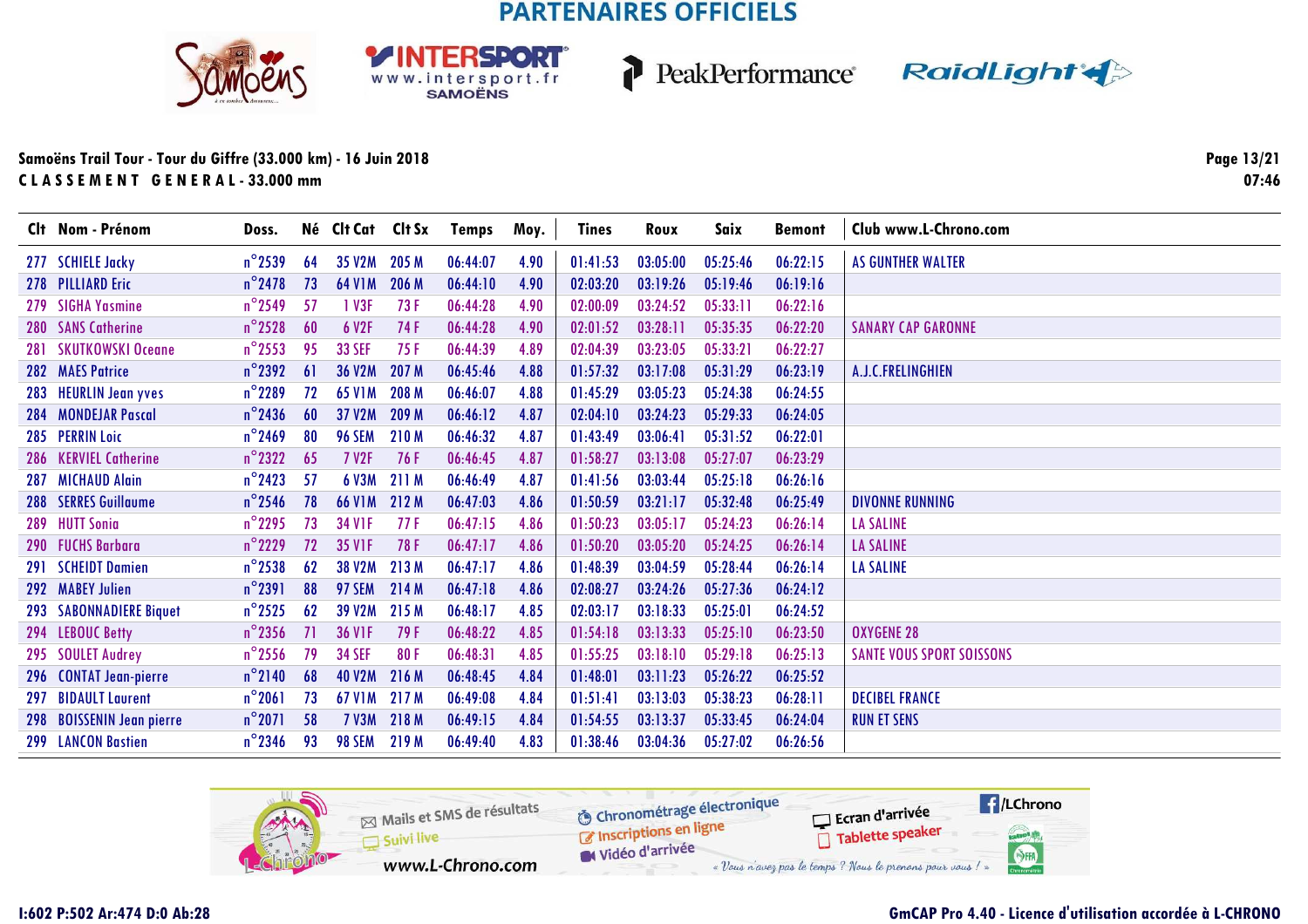**RSDORT** 

WWW.intersport.fr







### **Samoëns Trail Tour - Tour du Giffre (33.000 km) - 16 Juin 2018C L A S S E M E N T G E N E R A L - 33.000 mm**

**Page 14/2107:46**

| Clt Nom - Prénom               | Doss.            |    | Né Clt Cat Clt Sx |            | <b>Temps</b> | Moy. | Tines    | Roux     | Saix     | <b>Bemont</b> | Club www.L-Chrono.com        |
|--------------------------------|------------------|----|-------------------|------------|--------------|------|----------|----------|----------|---------------|------------------------------|
| 300 JOUIN Christophe           | $n^{\circ}$ 2313 | 86 | <b>99 SEM</b>     | 220 M      | 06:50:16     | 4.83 | 01:41:42 | 03:07:32 | 05:34:22 | 06:24:39      |                              |
| 301 LAING Isobel               | $n^{\circ}$ 2337 | 74 | <b>37 V1F</b>     | 81 F       | 06:50:17     | 4.83 | 01:59:02 | 03:21:29 | 05:33:18 | 06:26:10      |                              |
| 302 ANGHEL Cristina            | $n^{\circ}2012$  | 81 | <b>35 SEF</b>     | 82F        | 06:52:08     | 4.80 | 02:04:37 | 03:28:49 | 05:37:38 | 06:27:39      |                              |
| 303 LAMIGE Raphael             | $n^{\circ}$ 2342 | 73 | <b>68 V1M</b>     | 221 M      | 06:53:14     | 4.79 | 01:46:36 | 03:09:15 | 05:28:26 | 06:27:54      | <b>CAP ENDURANCE</b>         |
| 304 ALLEGRINI BOURDET Sandrine | $n^{\circ}$ 2008 | 74 | <b>38 V1F</b>     | 83F        | 06:53:27     | 4.79 | 02:01:52 | 03:28:32 | 05:39:50 | 06:32:46      |                              |
| 305 TORRES Alain               | $n^{\circ}$ 2577 | 62 | 41 V2M            | 222 M      | 06:53:47     | 4.79 | 02:12:48 | 03:32:02 | 05:55:04 | 06:34:31      |                              |
| 306 BOURNE Lucinda             | $n^{\circ}$ 2079 | 75 | <b>39 V1F</b>     | 84F        | 06:55:00     | 4.77 | 02:08:38 | 03:30:59 | 05:41:11 | 06:32:42      |                              |
| 307 FOURE Julien               | $n^{\circ}$ 2224 | 87 | <b>100 SEM</b>    | 223 M      | 06:55:39     | 4.76 | 01:58:08 | 03:17:36 | 05:37:18 | 06:34:01      |                              |
| <b>308 LEBRETON Marion</b>     | $n^{\circ}$ 2357 | 88 | <b>36 SEF</b>     | 85F        | 06:55:40     | 4.76 | 01:58:26 | 03:17:47 | 05:37:20 | 06:34:01      |                              |
| <b>309 TAFFOURAUD Nathalie</b> | $n^{\circ}$ 2565 | 75 | <b>40 V1F</b>     | 86F        | 06:55:40     | 4.76 | 01:56:50 | 03:27:11 | 05:47:11 | 06:33:06      |                              |
| 310 GLOANNEC Guillaume         | $n^{\circ}$ 2259 | 94 | <b>101 SEM</b>    | 224 M      | 06:56:26     | 4.75 | 01:45:22 | 03:02:49 | 05:22:11 | 06:33:21      |                              |
| 311 BRAL Severine              | $n^{\circ}$ 2082 | 77 | <b>41 V1F</b>     | 87F        | 06:56:49     | 4.75 | 02:00:47 | 03:32:15 | 05:46:35 | 06:34:44      | <b>JCB</b>                   |
| <b>312 SPANNEUT Sebastien</b>  | $n^{\circ}$ 2557 | 71 | <b>69 V1M</b>     | 225 M      | 06:56:49     | 4.75 | 02:00:47 | 03:31:57 | 05:46:33 | 06:34:42      | <b>MADRES</b>                |
| 313 DUBOIS Maxime              | $n^{\circ}$ 2190 | 82 | <b>102 SEM</b>    | 226 M      | 06:57:21     | 4.74 | 01:49:12 | 03:05:09 | 05:32:08 | 06:32:47      | LILLE METROPOLE ATHETISME    |
| 314 MICHEL Corine              | $n^{\circ}$ 2425 | 76 | <b>42 V1F</b>     | 88F        | 06:57:42     | 4.74 | 01:56:01 | 03:13:25 | 05:33:16 | 06:33:17      |                              |
| 315 MUÑOZ GARCIA Bronwyn       | $n^{\circ}$ 2445 | 76 | <b>43 V1F</b>     | 89F        | 06:58:17     | 4.73 | 02:00:18 | 03:22:55 | 05:44:19 | 06:35:48      |                              |
| 316 VOLTZ Joel                 | $n^{\circ}$ 2594 | 73 | <b>70 V1M</b>     | 227 M      | 06:58:54     | 4.73 | 02:00:25 | 03:23:56 | 05:43:01 | 06:37:50      | LES COUREURS DE LA SALINE    |
| <b>317 MARQUES Sebastien</b>   | $n^{\circ}$ 2408 | 91 | <b>103 SEM</b>    | 228 M      | 07:00:16     | 4.71 | 01:52:13 | 03:31:10 | 05:50:59 | 06:38:28      |                              |
| <b>318 KANMACHER Philippe</b>  | $n^{\circ}$ 2320 | 65 | <b>42 V2M</b>     | 229 M      | 07:03:03     | 4.68 | 02:13:43 | 03:39:58 | 05:55:09 | 06:39:52      | <b>LES BENOZIENS</b>         |
| 319 MESSONNIER Sylvie          | $n^{\circ}$ 2419 | 65 | 8 V <sub>2F</sub> | <b>90F</b> | 07:03:38     | 4.67 | 01:58:23 | 03:29:13 | 05:46:24 | 06:40:53      | <b>AFA FEYZIN VENISSIEUX</b> |
| 320 MARTINEZ Sandra            | $n^{\circ}2412$  | 93 | <b>37 SEF</b>     | 91F        | 07:05:44     | 4.65 | 02:08:59 | 03:37:24 | 05:52:40 | 06:42:34      |                              |
| 321 FLEURET Gerard             | $n^{\circ}$ 2220 | 52 | <b>8 V3M</b>      | 230 M      | 07:06:20     | 4.64 | 01:51:56 | 03:14:19 | 05:43:36 | 06:42:20      |                              |
| 322 RONDOLE Aurelia            | $n^{\circ}2519$  | 68 | 9 V2F             | 92F        | 07:06:56     | 4.64 | 01:56:40 | 03:22:53 | 05:46:00 | 06:45:09      |                              |

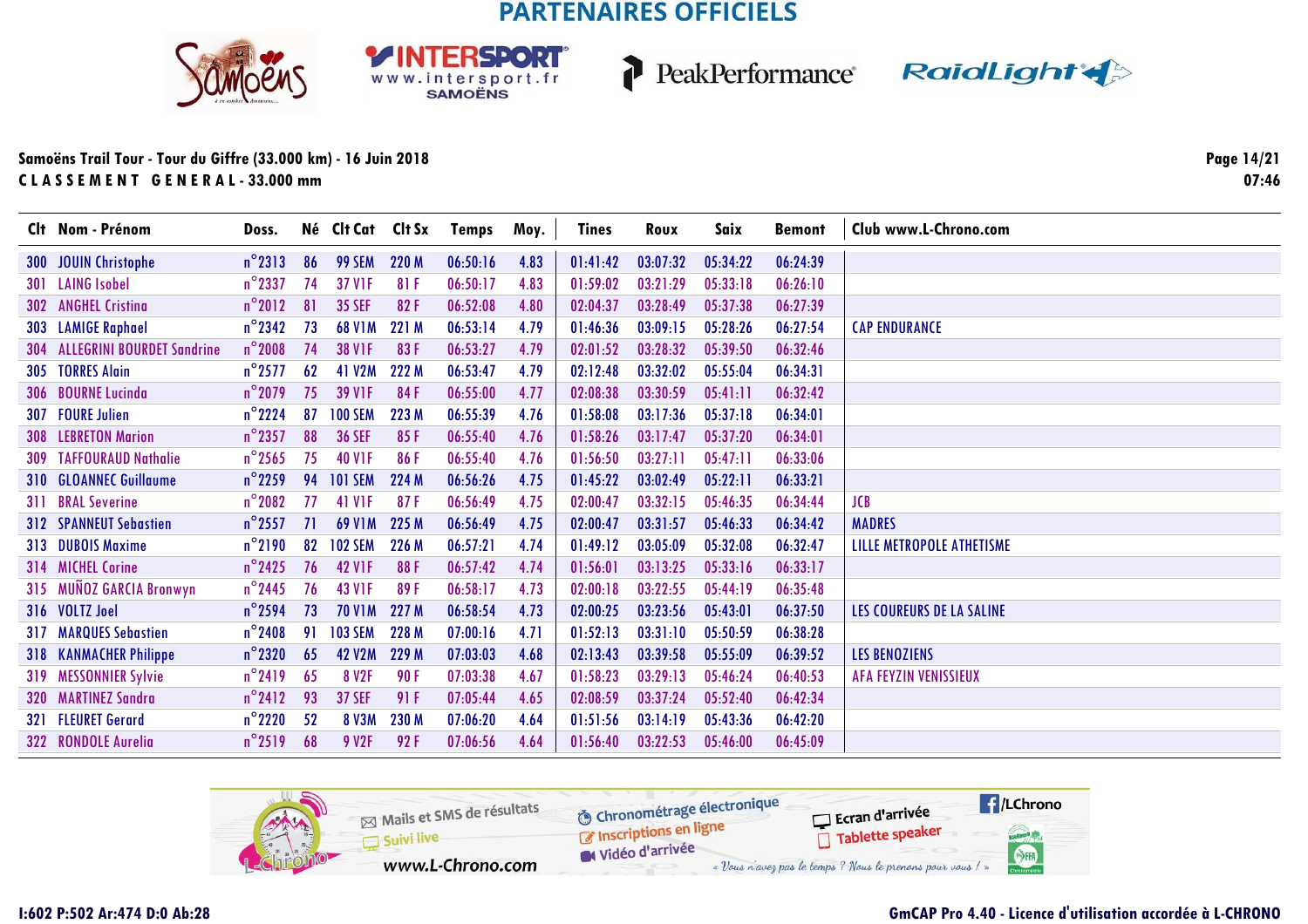**RSDORT** 

WWW.intersport.fr







### Samoëns Trail Tour - Tour du Giffre (33.000 km) - 16 Juin 2018 CLASSEMENT GENERAL-33.000 mm

Page 15/21  $07:46$ 

| Clt Nom - Prénom               | Doss.            |     | Né Clt Cat Clt Sx  |             | Temps    | Moy. | <b>Tines</b> | Roux     | Saix     | <b>Bemont</b> | Club www.L-Chrono.com               |
|--------------------------------|------------------|-----|--------------------|-------------|----------|------|--------------|----------|----------|---------------|-------------------------------------|
| 323 BETHOULE Christian         | $n^{\circ}$ 2057 | -54 |                    | 9 V3M 231 M | 07:07:04 | 4.64 | 02:01:24     | 03:23:19 | 05:40:25 | 06:42:19      |                                     |
| 324 BETHOULE Mickael           | $n^{\circ}$ 066  | 80  | <b>104 SEM</b>     | 232 M       | 07:07:06 | 4.64 | 02:01:19     | 03:22:42 | 05:40:20 | 06:42:19      |                                     |
| 325 JACOB Claire               | $n^{\circ}$ 2299 | 96  | 3 ESF              | 93 F        | 07:07:14 | 4.63 | 01:36:30     | 02:49:50 | 05:13:55 | 06:34:00      |                                     |
| 326 CASSET Aude                | $n^{\circ}$ 2113 | 89  | <b>38 SEF</b>      | 94 F        | 07:07:30 | 4.63 | 02:04:54     | 03:27:18 | 05:43:12 | 06:42:32      |                                     |
| 327 DELAMAERE Axel             | $n^{\circ}$ 2169 | 88  | <b>105 SEM</b>     | 233 M       | 07:07:36 | 4.63 | 01:50:06     | 03:16:13 | 05:50:30 | 06:44:33      |                                     |
| <b>328 CHARPATEAU Sandrine</b> | $n^{\circ}$ 2122 | 79  | <b>39 SEF</b>      | 95 F        | 07:07:41 | 4.63 | 01:58:51     | 03:29:51 | 05:48:19 | 06:46:02      | <b>TEAM TRAIL EXPLORER</b>          |
| <b>329 SALABERT Laetitia</b>   | $n^{\circ}$ 2527 | 81  | <b>40 SEF</b>      | 96 F        | 07:07:42 | 4.63 | 01:58:32     | 03:29:20 | 05:48:18 | 06:45:59      | <b>TEAM TRAIL EXPLORER</b>          |
| 330 DENUC Alice                | $n^{\circ}$ 2175 | 86  | 41 SEF             | 97F         | 07:07:44 | 4.63 | 01:58:32     | 03:29:48 | 05:48:20 | 06:45:59      | <b>TEAM TRAIL EXPLORER</b>          |
| 331 CLAYTON Chris              | $n^{\circ}$ 2132 | 79  | <b>106 SEM</b>     | 234 M       | 07:07:56 | 4.63 | 01:55:06     | 03:26:27 | 05:42:50 | 06:42:27      |                                     |
| 332 SCHWACH Jean christophe    | $n^{\circ}$ 2542 | 67  | <b>43 V2M</b>      | 235 M       | 07:08:23 | 4.62 | 01:54:14     | 03:20:11 | 05:44:12 | 06:44:57      |                                     |
| 333 DEJEAN Jean pierre         | $n^{\circ}$ 2167 | 64  | 44 V2M             | 236 M       | 07:10:33 | 4.60 | 01:52:09     | 03:30:54 | 05:52:03 | 06:46:46      | LES RINGALS DU MOLE                 |
| 334 PIPET Françoise            | $n^{\circ}$ 2482 | 58  | 2 V3F              | 98F         | 07:10:37 | 4.60 | 01:54:55     | 03:14:39 | 05:36:20 | 06:38:22      | <b>FPP/ASUL BRON</b>                |
| 335 DISARBOIS Bruno            | $n^{\circ}$ 2183 | 60  | <b>45 V2M</b>      | 237 M       | 07:10:39 | 4.60 | 01:59:12     | 03:24:20 | 05:49:01 | 06:43:39      | <b>PAC MAC TRAILEURS DU BOUT DU</b> |
| 336 DELUCCHI Jean-françois     | $n^{\circ}$ 2174 | 69  | <b>71 V1M</b>      | 238 M       | 07:10:45 | 4.60 | 02:06:46     | 03:34:14 | 05:51:35 | 06:45:54      | <b>LA SALINE</b>                    |
| 337 MIEL Arnaud                | $n^{\circ}$ 2428 | 63  | <b>46 V2M</b>      | 239 M       | 07:12:33 | 4.58 | 01:56:48     | 03:22:39 | 05:46:06 | 06:43:52      |                                     |
| 338 KROLL Jean yves            | $n^{\circ}$ 2329 | 71  | <b>72 V1M</b>      | 240 M       | 07:12:33 | 4.58 | 01:57:50     | 03:22:35 | 05:49:28 | 06:50:58      | <b>CRRA</b>                         |
| 339 MATRAS Matthieu            | $n^{\circ}$ 2413 | 81  | <b>107 SEM</b>     | 241 M       | 07:15:00 | 4.55 | 01:57:54     | 03:24:58 | 05:50:12 | 06:50:11      | <b>TEAM FLO'WER</b>                 |
| 340 WINDAL Benjamin            | $n^{\circ}$ 2600 | 80  | <b>108 SEM</b>     | 242 M       | 07:15:11 | 4.55 | 02:01:02     | 03:30:30 | 05:46:13 | 06:43:18      |                                     |
| 341 MICHEL Christine           | $n^{\circ}$ 2344 | 65  | <b>10 V2F</b>      | 99 F        | 07:15:39 | 4.55 | 02:07:09     | 03:39:37 | 05:58:32 | 06:48:45      |                                     |
| 342 HAURI Rolf                 | $n^{\circ}$ 2282 | 64  | <b>47 V2M</b>      | 243 M       | 07:17:33 | 4.53 | 02:12:10     | 03:41:41 | 05:57:28 | 06:52:34      | <b>PERFORM</b>                      |
| 343 THEUILLON Cyril            | $n^{\circ}$ 2572 | 82  | <b>109 SEM</b>     | 244 M       | 07:19:07 | 4.51 | 01:49:12     | 03:08:58 | 05:46:53 | 06:55:54      | <b>VEXIN TONIC</b>                  |
| 344 FAURY Alexandre            | $n^{\circ}2210$  | 80  | <b>110 SEM</b>     | 245 M       | 07:19:08 | 4.51 | 01:46:55     | 02:54:18 | 05:46:52 | 06:55:55      | <b>RPS IMPRIMERIE</b>               |
| 345 BESSE Sabine               | $n^{\circ}$ 2054 | 64  | 11 V <sub>2F</sub> | 100F        | 07:19:37 | 4.50 | 02:12:12     | 03:40:12 | 05:53:51 | 06:56:35      |                                     |

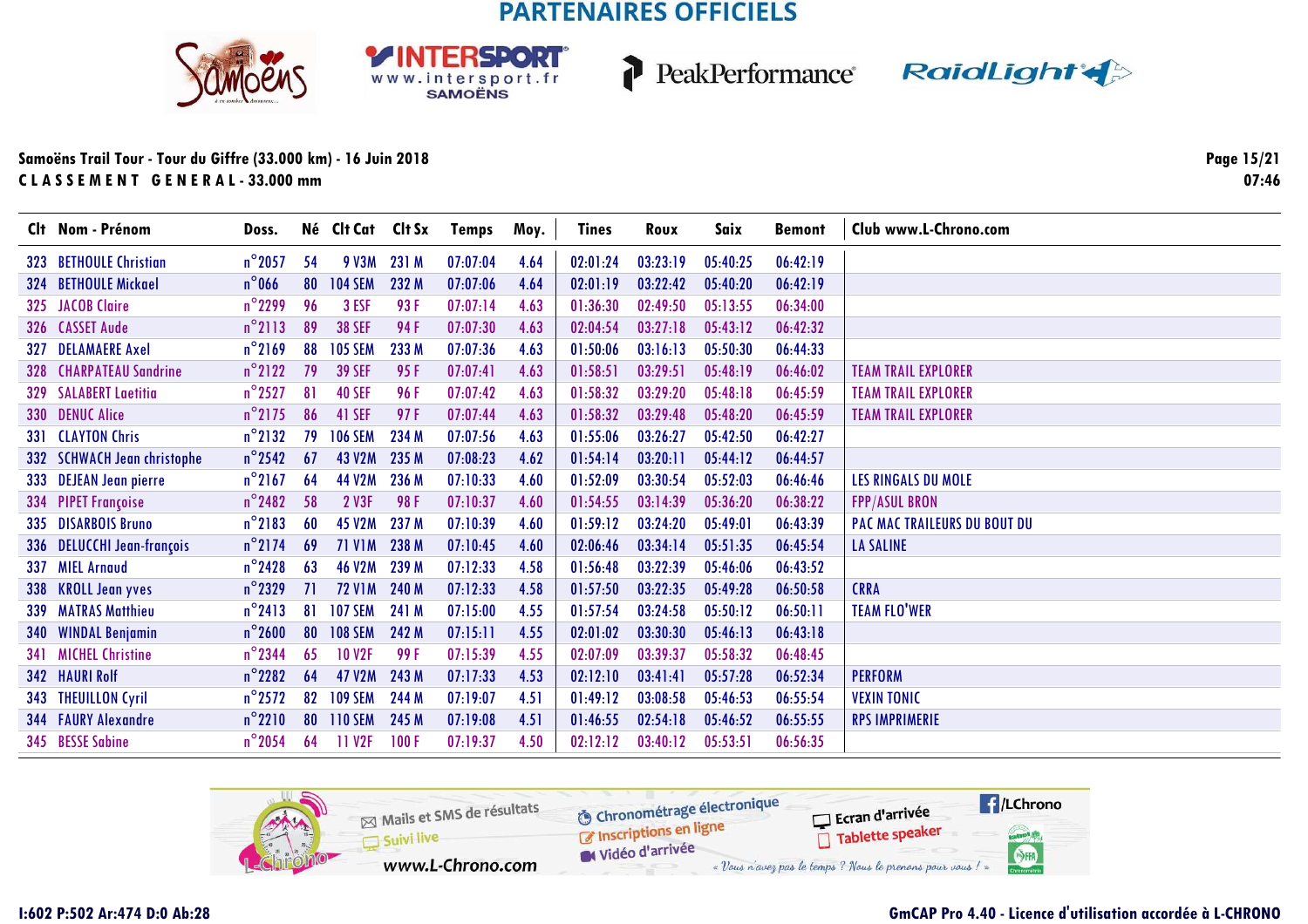





### Samoëns Trail Tour - Tour du Giffre (33.000 km) - 16 Juin 2018 CLASSEMENT GENERAL-33.000 mm

Page 16/21  $07:46$ 

|     | Clt Nom - Prénom             | Doss.            |    | Né Clt Cat Clt Sx   |       | Temps    | Moy. | Tines    | Roux     | Saix     | <b>Bemont</b> | Club www.L-Chrono.com          |
|-----|------------------------------|------------------|----|---------------------|-------|----------|------|----------|----------|----------|---------------|--------------------------------|
|     | 346 GONZALEZ Esti            | $n^{\circ}$ 2261 | 93 | <b>42 SEF</b>       | 101 F | 07:19:56 | 4.50 | 02:08:38 | 03:42:07 | 06:07:54 | 06:57:14      |                                |
|     | 347 BETTER Edith             | $n^{\circ}$ 2058 | 60 | <b>12 V2F</b>       | 102F  | 07:20:09 | 4.50 | 02:05:22 | 03:27:16 | 05:39:48 | 06:50:30      | <b>RUNNING CLUB VANDOEUVRE</b> |
| 348 | <b>SCHILLING Philippe</b>    | $n^{\circ}$ 2540 | 63 | <b>48 V2M</b>       | 246 M | 07:20:28 | 4.50 | 02:06:34 | 03:32:42 | 05:52:49 | 06:54:48      | <b>LES PAGNOUDS</b>            |
|     | 349 LOISEAU Mickaël          | $n^{\circ}$ 2382 | 78 | 73 V1M 247 M        |       | 07:21:29 | 4.48 | 01:57:15 | 03:29:18 | 06:02:27 | 06:57:16      | <b>CAP ENDURANCE</b>           |
|     | 350 COUIC Christophe         | $n^{\circ}$ 2146 | 70 | <b>74 V1M</b>       | 248 M | 07:22:22 | 4.48 | 01:57:12 | 03:17:34 | 05:45:51 | 06:52:41      | <b>MARATHONIEN</b>             |
|     | <b>351 CARDUNER Claude</b>   | $n^{\circ}$ 2107 | 66 | <b>49 V2M</b>       | 249 M | 07:22:23 | 4.48 | 01:56:53 | 03:22:20 | 05:48:59 | 06:52:42      | <b>JUMELAGE RIEC MORILLON</b>  |
|     | 352 LEPRUN Michel            | $n^{\circ}$ 2371 | 64 | <b>50 V2M</b>       | 250 M | 07:22:24 | 4.48 | 01:55:58 | 03:29:05 | 06:00:58 | 06:57:29      | AJPC                           |
|     | 353 COINTREL-PORZUCEK Aline  | $n^{\circ}$ 2134 | 86 | <b>43 SEF</b>       | 103F  | 07:22:34 | 4.47 | 02:12:08 | 03:40:41 | 06:01:32 | 06:59:10      |                                |
|     | 354 COUSTON Catherine        | $n^{\circ}$ 2148 | 65 | 13 V2F              | 104F  | 07:23:24 | 4.47 | 02:08:56 | 03:39:51 | 06:00:54 | 06:57:27      |                                |
|     | 355 GAUDINOT Odile           | $n^{\circ}$ 2245 | 79 | <b>44 SEF</b>       | 105F  | 07:23:30 | 4.46 | 02:07:53 | 03:35:57 | 05:54:03 | 06:57:13      |                                |
|     | 356 DEBARD Damien            | $n^{\circ}$ 2165 | 79 | <b>III SEM</b>      | 251 M | 07:23:33 | 4.46 | 01:57:22 | 03:22:22 | 05:49:38 | 06:56:36      |                                |
|     | 357 GROLLIER Anne            | $n^{\circ}$ 2267 | 74 | 44 V <sub>1</sub> F | 106F  | 07:23:34 | 4.46 | 02:18:25 | 03:39:53 | 05:55:39 | 06:57:15      |                                |
|     | 358 CARRE Alain              | $n^{\circ}$ 2111 | 59 | 51 V2M              | 252 M | 07:23:35 | 4.46 | 02:08:52 | 03:31:03 | 05:49:54 | 06:57:15      | <b>ERRANCE CLUB</b>            |
|     | 359 CONTAT Sylvie            | $n^{\circ}$ 2141 | 70 | 45 V <sub>1</sub> F | 107F  | 07:23:51 | 4.46 | 02:08:52 | 03:36:32 | 05:57:43 | 06:56:15      |                                |
|     | 360 MEALIN Jerome            | $n^{\circ}$ 2415 | 72 | <b>75 V1M</b>       | 253 M | 07:24:25 | 4.46 | 01:58:32 | 03:34:02 | 06:03:25 | 07:00:59      | <b>DIVONNE RUNNING</b>         |
|     | <b>361 JAGUENAUD Olivier</b> | $n^{\circ}$ 2303 | 70 | <b>76 V1M</b>       | 254 M | 07:24:25 | 4.46 | 01:52:30 | 03:20:14 | 06:03:26 | 07:00:59      |                                |
|     | <b>362 AMIARD Guillaume</b>  | $n^{\circ}2010$  | 93 | <b>112 SEM</b>      | 255 M | 07:25:15 | 4.45 | 02:11:32 | 04:00:01 | 06:02:33 | 07:04:53      |                                |
|     | <b>363 EMORINE Frederic</b>  | $n^{\circ}$ 2204 | 73 | <b>77 V1M</b>       | 256 M | 07:25:20 | 4.45 | 02:04:02 | 03:20:21 | 05:48:51 | 07:01:06      |                                |
|     | <b>364 FAYET Simon</b>       | $n^{\circ}2211$  | 66 | 52 V2M              | 257 M | 07:25:20 | 4.45 | 02:03:36 | 03:19:09 | 05:48:52 | 07:01:05      | <b>UA CHAROLAIS BRIONNAIS</b>  |
|     | 365 GRILLET Bruno            | $n^{\circ}$ 2266 | 66 | 53 V2M              | 258 M | 07:25:22 | 4.45 | 02:03:50 | 03:18:27 | 05:30:50 | 06:57:39      | <b>U A CHAROLAIS BRIONNAIS</b> |
|     | 366 BERNIER Anthony          | $n^{\circ}$ 2052 | 85 | <b>113 SEM</b>      | 259 M | 07:25:41 | 4.44 | 02:03:54 | 03:35:26 | 06:05:02 | 07:00:36      | <b>NORMAL RUNNER</b>           |
|     | 367 CARLON Anne sophie       | $n^{\circ}$ 2108 | 76 | <b>46 VIF</b>       | 108F  | 07:27:20 | 4.43 | 01:57:53 | 03:28:38 | 05:59:30 | 07:02:40      | <b>OSM LOMME</b>               |
|     | 368 ALLARD France            | $n^{\circ}$ 2006 | 78 | 47 V1F              | 109F  | 07:27:22 | 4.43 | 01:59:12 | 03:28:37 | 05:59:29 | 07:05:12      | <b>OSM LOMME</b>               |

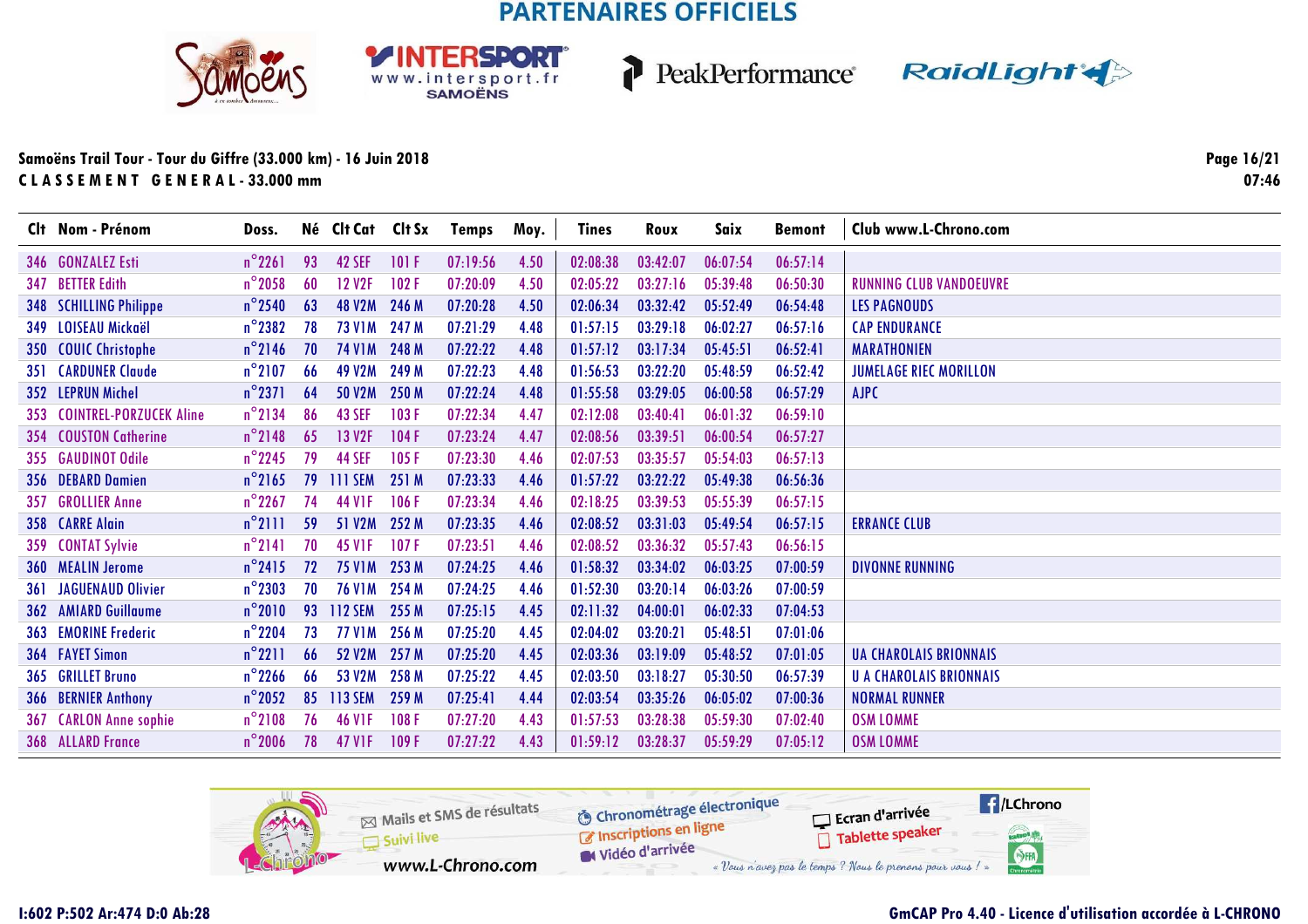



PeakPerformance RaidLight

### **Samoëns Trail Tour - Tour du Giffre (33.000 km) - 16 Juin 2018C L A S S E M E N T G E N E R A L - 33.000 mm**

**Page 17/2107:46**

| Clt Nom - Prénom              | Doss.            |           | Né Clt Cat Clt Sx  |       | Temps    | Moy. | <b>Tines</b> | Roux     | Saix     | <b>Bemont</b> | Club www.L-Chrono.com         |
|-------------------------------|------------------|-----------|--------------------|-------|----------|------|--------------|----------|----------|---------------|-------------------------------|
| <b>369 CAMPISI Mathieu</b>    | $n^{\circ}$ 2103 | 78        | 78 V1M 260 M       |       | 07:27:37 | 4.42 | 02:04:43     | 03:31:53 | 05:54:14 | 07:00:08      | <b>MC O'CHAP</b>              |
| 370 COLAS Stephane            | $n^{\circ}$ 2135 | 76        | <b>79 V1M</b>      | 261 M | 07:27:39 | 4.42 | 02:04:39     | 03:28:34 | 05:54:12 | 07:00:06      |                               |
| 371 BESSET Franck             | $n^{\circ}$ 2055 | 75        | <b>80 V1M</b>      | 262 M | 07:27:49 | 4.42 | 01:50:53     | 03:20:19 | 05:59:12 | 07:06:48      |                               |
| 372 DIASPARRA Nathalie        | $n^{\circ}$ 2179 | 80        | 45 SEF             | 110F  | 07:27:50 | 4.42 | 02:00:20     | 03:26:09 | 05:59:16 | 07:06:48      |                               |
| 373 CASTANET Cedric           | $n^{\circ}$ 2114 | 66        | 54 V2M             | 263 M | 07:27:59 | 4.42 | 02:01:33     | 03:33:29 | 06:04:16 | 07:00:19      |                               |
| 374 LECOURT Caroline          | $n^{\circ}$ 2360 | 74        | <b>48 VIF</b>      | 111F  | 07:28:45 | 4.41 | 02:08:16     | 03:35:55 | 05:59:17 | 07:05:41      | <b>JC EPERNAY</b>             |
| 375 ASSAILLY Sandrine         | $n^{\circ}2019$  | 73        | 49 V <sub>IF</sub> | 112F  | 07:28:46 | 4.41 | 02:08:02     | 03:35:48 | 05:59:13 | 07:05:52      |                               |
| 376 PIAT David                | $n^{\circ}$ 2475 | <b>71</b> | <b>81 V1M</b>      | 264 M | 07:28:47 | 4.41 | 02:07:56     | 03:33:09 | 05:46:54 | 07:05:48      | <b>JC EPERNAY</b>             |
| 377 PETITJEAN Nathalie        | $n^{\circ}$ 2473 | 66        | 14 V <sub>2F</sub> | 113F  | 07:28:59 | 4.41 | 02:08:34     | 03:39:56 | 05:58:51 | 06:58:57      |                               |
| 378 BRICARD Angelique         | $n^{\circ}$ 2085 | 75        | <b>50 VIF</b>      | 114F  | 07:29:06 | 4.41 | 02:23:13     | 03:54:38 | 06:11:41 | 07:05:33      | <b>SAMOENS TRAIL TEAM</b>     |
| 379 PASQUIER Alexandra        | $n^{\circ}$ 2460 | 88        | <b>46 SEF</b>      | 115F  | 07:30:43 | 4.39 | 02:10:23     | 03:40:25 | 06:02:25 | 07:05:27      |                               |
| <b>380 THALMANN Georges</b>   | $n^{\circ}$ 2569 | 67        | 55 V2M             | 265 M | 07:30:45 | 4.39 | 01:54:19     | 03:23:11 | 05:58:28 | 07:06:48      | <b>LA SALINE</b>              |
| 381 DEVIGNE Lionel            | $n^{\circ}$ 2178 | 66        | <b>56 V2M</b>      | 266 M | 07:31:01 | 4.39 | 02:08:24     | 03:33:34 | 05:52:56 | 07:04:11      |                               |
| 382 PETITPREZ Thierry         | $n^{\circ}$ 2474 | 69        | <b>82 V1M</b>      | 267 M | 07:31:03 | 4.39 | 01:59:59     | 03:34:33 | 06:06:15 | 07:09:18      | <b>TEAM TRAIL 62</b>          |
| 383 GIAI-PRON Laetitia        | $n^{\circ}$ 2255 | 75        | <b>51 V1F</b>      | 116F  | 07:33:39 | 4.36 | 02:15:50     | 03:50:14 | 06:08:46 | 07:09:16      | <b>ACE ECHIROLES</b>          |
| 384 STOVES Elizabeth          | $n^{\circ}$ 2561 | 74        | <b>52 VIF</b>      | 117F  | 07:34:57 | 4.35 | 02:09:39     | 03:34:36 | 06:04:59 | 07:09:54      |                               |
| 385 THERY Martine             | $n^{\circ}$ 2571 | 60        | <b>15 V2F</b>      | 118F  | 07:35:28 | 4.35 | 02:07:33     | 03:38:06 | 06:08:48 | 07:11:23      |                               |
| 386 MORSCHEL Jean marc        | $n^{\circ}$ 2443 | 61        | 57 V2M             | 268 M | 07:35:35 | 4.35 | 01:58:03     | 03:29:43 | 06:00:17 | 07:06:48      | <b>BAC</b>                    |
| 387 BELLAMY Jessica           | $n^{\circ}$ 2044 | 87        | 47 SEF             | 119F  | 07:35:45 | 4.34 | 02:11:01     | 03:48:11 | 06:13:40 | 07:08:09      |                               |
| 388 PRADERA Sabrina           | $n^{\circ}$ 2490 | 85        | 48 SEF             | 120 F | 07:37:22 | 4.33 | 02:13:11     | 03:40:44 | 06:05:22 | 07:12:50      |                               |
| 389 ROBBERECHT Inge           | $n^{\circ}2510$  | 68        | <b>16 V2F</b>      | 121F  | 07:37:22 | 4.33 | 02:13:15     | 03:40:49 | 06:05:24 | 07:12:51      |                               |
| <b>390 LACABANNE Virginie</b> | $n^{\circ}$ 2334 | 77        | 53 V <sub>IF</sub> | 122F  | 07:39:45 | 4.31 | 02:11:50     | 03:44:47 | 06:17:15 | 07:13:34      | <b>TARAHUMARAS MURET CLUB</b> |
| <b>391 LACABANNE Xavier</b>   | $n^{\circ}$ 2333 | 72        | <b>83 V1M</b>      | 269 M | 07:39:46 | 4.31 | 02:11:46     | 03:44:51 | 06:17:14 | 07:13:39      | <b>TARAHUMARAS MURET CLUB</b> |

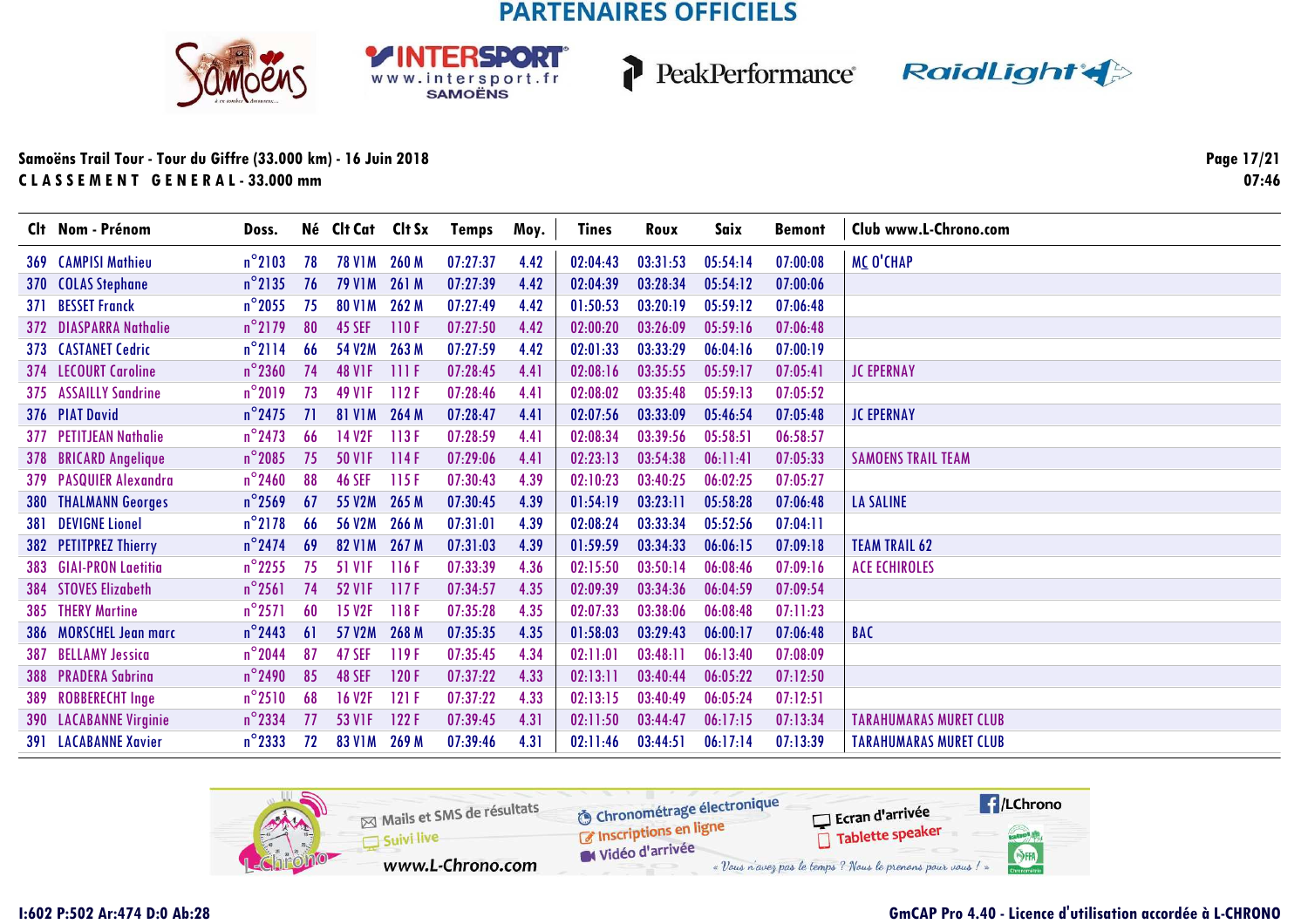



PeakPerformance RaidLight

### **Samoëns Trail Tour - Tour du Giffre (33.000 km) - 16 Juin 2018C L A S S E M E N T G E N E R A L - 33.000 mm**

**Page 18/2107:46**

|            | Clt Nom - Prénom                      | Doss.            |     | Né Clt Cat Clt Sx   |       | Temps    | Moy. | <b>Tines</b> | Roux     | Saix     | <b>Bemont</b> | Club www.L-Chrono.com                |
|------------|---------------------------------------|------------------|-----|---------------------|-------|----------|------|--------------|----------|----------|---------------|--------------------------------------|
|            | <b>392 BABAULT Philippe</b>           | $n^{\circ}$ 2024 | 78  | 84 V1M 270 M        |       | 07:39:57 | 4.30 | 01:50:58     | 03:27:05 | 06:05:12 | 07:07:22      |                                      |
|            | <b>393 MONDEJAR PERROTEY Isabelle</b> | $n^{\circ}$ 2437 | 63  | 17 V2F              | 123F  | 07:39:59 | 4.30 | 02:12:04     | 03:35:31 | 06:07:20 | 07:12:25      |                                      |
| 394        | <b>DUTER Philippe</b>                 | $n^{\circ}$ 2199 | 60  | 58 V2M 271 M        |       | 07:40:12 | 4.30 | 02:04:35     | 03:39:19 | 06:10:55 | 07:12:44      |                                      |
|            | <b>395 PRINET Franck</b>              | $n^{\circ}$ 2492 | -69 | 85 V1M 272 M        |       | 07:40:20 | 4.30 | 02:16:04     | 03:46:42 | 06:09:13 | 07:11:46      | <b>DIJON TRIATHLON</b>               |
|            | 396 BOICHUT Antoine                   | $n^{\circ}$ 2069 | 91  | 114 SEM             | 273 M | 07:40:21 | 4.30 | 01:55:11     | 03:28:35 | 06:08:54 | 07:11:48      |                                      |
| 397        | <b>EICHER Didier</b>                  | $n^{\circ}$ 2202 | 70  | <b>86 V1M</b>       | 274 M | 07:40:50 | 4.30 | 02:00:34     | 03:32:56 | 06:12:15 | 07:12:47      |                                      |
| <b>398</b> | <b>CLEMENTZ EICHER Sandra</b>         | $n^{\circ}$ 2133 | 73  | 54 V <sub>1</sub> F | 124F  | 07:40:51 | 4.30 | 02:00:37     | 03:32:58 | 06:12:18 | 07:12:48      |                                      |
| 399        | <b>ROBERT-FAMY Guillaume</b>          | $n^{\circ}2512$  | 76  | <b>87 V1M</b>       | 275 M | 07:41:09 | 4.29 | 01:51:33     | 03:27:40 | 06:00:48 | 07:16:34      |                                      |
| 400        | <b>DAVAINE Herve</b>                  | $n^{\circ}$ 2161 | 66  | 59 V2M              | 276 M | 07:42:03 | 4.29 | 02:08:24     | 03:37:10 | 06:13:25 | 07:17:37      |                                      |
| 401        | <b>LABOUX Frederic</b>                | $n^{\circ}$ 2331 | 77  | <b>88 V1M</b>       | 277 M | 07:42:07 | 4.28 | 01:57:30     | 03:30:11 | 06:07:30 | 07:14:19      | <b>WASQUEHAL TRIATHLON</b>           |
|            | <b>402 RICHTER Celine</b>             | $n^{\circ}$ 2506 | 71  | <b>55 VIF</b>       | 125F  | 07:42:40 | 4.28 | 02:12:07     | 03:39:47 | 06:06:32 | 07:13:50      |                                      |
|            | 403 LAMBIN Sandrine                   | $n^{\circ}$ 2341 | -66 | <b>18 V2F</b>       | 126 F | 07:43:03 | 4.28 | 02:08:50     | 03:44:02 | 06:13:04 | 07:14:46      | <b>SANTE VOUS SPORT DU SOISSONN.</b> |
| 404        | <b>ARDOUIN Antony</b>                 | $n^{\circ}2014$  | 72  | <b>89 V1M</b>       | 278 M | 07:43:05 | 4.28 | 02:14:57     | 03:56:18 | 06:24:36 | 07:17:54      |                                      |
|            | 405 HAERING Mickael                   | $n^{\circ}$ 2279 | 74  | <b>90 V1M</b>       | 279 M | 07:45:12 | 4.26 | 01:54:59     | 03:18:59 | 05:59:35 | 07:16:46      |                                      |
|            | <b>406 JACOB Patrick</b>              | $n^{\circ}$ 2300 | 61  | 60 V2M              | 280 M | 07:45:36 | 4.25 | 01:54:07     | 03:23:46 | 06:12:50 | 07:17:03      |                                      |
| 407        | <b>BARBIER Arnaud</b>                 | $n^{\circ}$ 2029 | 75  | <b>91 V1M</b>       | 281 M | 07:45:38 | 4.25 | 02:01:31     | 03:27:08 | 06:02:23 | 07:13:44      |                                      |
| 408        | <b>RODDE Philippe</b>                 | $n^{\circ}2517$  | 62  | 61 V2M              | 282 M | 07:45:59 | 4.25 | 02:04:06     | 03:33:07 | 06:05:10 | 07:14:57      | <b>CHARTRES VERTICAL</b>             |
|            | 409 RENARD Angelique                  | $n^{\circ}$ 2500 | 74  | <b>56 VIF</b>       | 127F  | 07:46:18 | 4.25 | 02:07:56     | 03:41:38 | 06:16:32 | 07:20:15      | <b>UAVERSAILLES</b>                  |
|            | 410 JEAN Myriam                       | $n^{\circ}$ 2306 | 77  | 57 V1F              | 128F  | 07:46:20 | 4.25 | 02:13:08     | 03:48:50 | 06:13:01 | 07:20:15      | <b>AIX ATHLE PROVENCE</b>            |
|            | 411 PAPOT Lise                        | $n^{\circ}$ 2458 | 68  | <b>19 V2F</b>       | 129F  | 07:46:20 | 4.25 | 02:13:08     | 03:48:48 | 06:13:03 | 07:20:15      | <b>AIX ATHLE PROVENCE</b>            |
|            | 412 HOLZWARTH Andreas                 | $n^{\circ}$ 2290 | 72  | <b>92 V1M</b>       | 283 M | 07:46:27 | 4.24 | 02:08:51     | 03:38:51 | 06:12:41 | 07:16:59      |                                      |
|            | <b>413 DANGUY Clement</b>             | $n^{\circ}$ 2158 |     | 92 115 SEM          | 284 M | 07:46:34 | 4.24 | 02:08:24     | 03:40:07 | 06:11:15 | 07:13:41      |                                      |
|            | <b>414 BERTHET Nicolas</b>            | $n^{\circ}$ 2053 |     | 79 116 SEM          | 285 M | 07:47:00 | 4.24 | 01:57:34     | 03:25:04 | 06:01:50 | 07:16:32      | <b>TEAM FLO'WER</b>                  |

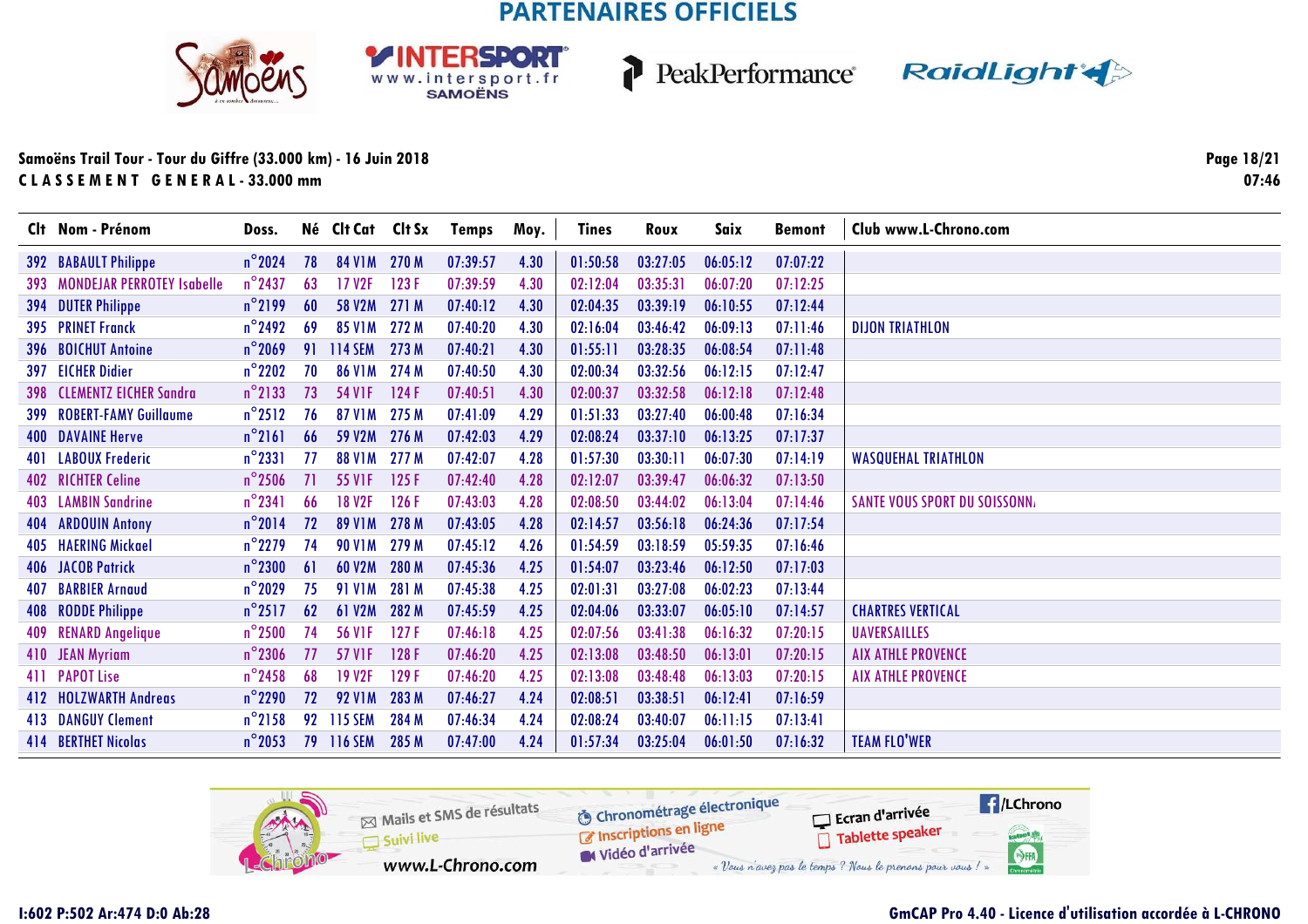



PeakPerformance RaidLight

### Samoëns Trail Tour - Tour du Giffre (33.000 km) - 16 Juin 2018 CLASSEMENT GENERAL-33.000 mm

Page 19/21  $07:46$ 

|     | Clt Nom - Prénom                | Doss.            |           | Né Clt Cat     | Clt Sx | <b>Temps</b> | Moy. | Tines    | Roux     | Saix     | <b>Bemont</b> | Club www.L-Chrono.com             |
|-----|---------------------------------|------------------|-----------|----------------|--------|--------------|------|----------|----------|----------|---------------|-----------------------------------|
|     | <b>415 PAQUIER Thomas</b>       | $n^{\circ}$ 2459 | -77       | 93 V1M 286 M   |        | 07:47:00     | 4.24 | 01:57:25 | 03:35:08 | 06:17:13 | 07:18:20      |                                   |
|     | <b>416 BRAUNSTEFFER Florent</b> | $n^{\circ}$ 2083 | 84        | <b>117 SEM</b> | 287 M  | 07:47:18     | 4.24 | 01:51:48 | 03:20:49 | 06:00:23 | 07:16:33      |                                   |
|     | 417 BARRÉ Emilie                | $n^{\circ}$ 2035 | 81        | <b>49 SEF</b>  | 130F   | 07:49:21     | 4.22 | 02:11:35 | 03:48:43 | 06:22:28 | 07:21:44      | <b>T3TEAM</b>                     |
|     | <b>418 NOURY Fabrice</b>        | $n^{\circ}$ 2452 | 72        | <b>94 V1M</b>  | 288 M  | 07:49:33     | 4.22 | 01:57:13 | 03:26:15 | 06:11:48 | 07:21:42      |                                   |
| 419 | <b>GANTEL Sophie</b>            | $n^{\circ}$ 2237 | 70        | <b>58 VIF</b>  | 131 F  | 07:51:16     | 4.20 | 02:14:35 | 03:52:34 | 06:26:53 | 07:24:43      | <b>S/L SANARY CAP GARONNE</b>     |
|     | 420 FIORANI Melanie             | $n^{\circ}2219$  | 79        | <b>50 SEF</b>  | 132 F  | 07:51:50     | 4.20 | 02:04:43 | 03:42:14 | 06:21:11 | 07:27:09      |                                   |
| 421 | <b>SCAGNETTI Lucinda</b>        | $n^{\circ}$ 2533 | 76        | <b>59 VIF</b>  | 133 F  | 07:51:50     | 4.20 | 02:04:46 | 03:42:12 | 06:21:10 | 07:27:10      | <b>GRAVITY RUNNING EXPERIENCE</b> |
|     | <b>422 DUCHAMP Patricia</b>     | $n^{\circ}2192$  | 65        | <b>20 V2F</b>  | 134 F  | 07:55:01     | 4.17 | 02:20:38 | 03:58:06 | 06:26:54 | 07:28:53      |                                   |
|     | 423 PACAUX Christophe           | $n^{\circ}$ 2456 | 64        | 62 V2M         | 289 M  | 07:55:13     | 4.17 | 02:07:02 | 03:29:59 | 06:03:23 | 07:17:39      |                                   |
|     | 424 BARBIER Remi                | $n^{\circ}$ 2030 |           | 92 118 SEM     | 290 M  | 07:55:47     | 4.16 | 01:56:37 | 03:25:41 | 05:58:47 | 07:20:27      |                                   |
|     | 425 SCATURRO Olivier            | $n^{\circ}$ 2535 | 84        | <b>119 SEM</b> | 291 M  | 07:56:15     | 4.16 | 02:00:58 | 03:29:37 | 06:17:57 | 07:27:14      |                                   |
|     | 426 PERROT Maxime               | $n^{\circ}$ 2470 | <b>71</b> | <b>95 V1M</b>  | 292 M  | 07:56:28     | 4.16 | 01:56:37 | 03:28:29 | 06:24:48 | 07:28:59      |                                   |
| 427 | <b>CROSNIER Marie</b>           | $n^{\circ}$ 2152 | 69        | <b>60 VIF</b>  | 135 F  | 07:57:18     | 4.15 | 02:08:24 | 03:46:38 | 06:20:28 | 07:29:24      |                                   |
|     | 428 LEVAVASSEUR Didier          | $n^{\circ}$ 2375 | 67        | 63 V2M         | 293 M  | 07:57:44     | 4.14 | 01:50:58 | 03:27:38 | 06:13:08 | 07:26:58      |                                   |
| 429 | <b>BOUSQUET Chloe</b>           | $n^{\circ}$ 2080 | 93        | <b>51 SEF</b>  | 136 F  | 08:00:20     | 4.12 | 02:12:04 | 03:50:10 | 06:24:52 | 07:30:56      |                                   |
|     | 430 PENNES Eugenie              | $n^{\circ}$ 2465 | 88        | <b>52 SEF</b>  | 137F   | 08:00:22     | 4.12 | 02:15:44 | 03:52:40 | 06:25:24 | 07:33:00      |                                   |
| 431 | <b>SAVORETTI Yannick</b>        | $n^{\circ}$ 2532 | 79        | <b>120 SEM</b> | 294 M  | 08:00:59     | 4.12 | 02:04:40 | 03:42:44 | 06:26:50 | 07:35:16      |                                   |
| 432 | <b>DANGUY Philippe</b>          | $n^{\circ}$ 2157 | 61        | 64 V2M         | 295 M  | 08:04:31     | 4.09 | 02:09:09 | 03:42:09 | 06:29:20 | 07:36:14      |                                   |
| 433 | <b>VIGNAUX Dominique</b>        | $n^{\circ}$ 2587 | 68        | 21 V2F         | 138 F  | 08:04:57     | 4.08 | 02:07:25 | 03:38:27 | 06:12:59 | 07:32:18      | <b>MEGA</b>                       |
|     | 434 FUYET Philippe              | $n^{\circ}$ 2230 | 65        | 65 V2M         | 296 M  | 08:05:32     | 4.08 | 02:10:08 | 03:48:46 | 06:35:16 | 07:41:05      |                                   |
|     | <b>435 SERUS Guillaume</b>      | $n^{\circ}$ 2547 | 84        | <b>121 SEM</b> | 297 M  | 08:05:32     | 4.08 | 02:20:52 | 03:50:39 | 06:30:55 | 07:41:05      | <b>CAP ENDURANCE</b>              |
|     | <b>436 THOMAS Louis-charles</b> | $n^{\circ}$ 2574 | 58        | <b>10 V3M</b>  | 298 M  | 08:06:19     | 4.07 | 02:08:34 | 03:44:19 | 06:27:22 | 07:37:36      | AS ISSOU ATHLETISME               |
|     | 437 CAPRA Justine               | $n^{\circ}$ 2106 | 91        | <b>53 SEF</b>  | 139F   | 08:10:49     | 4.03 | 02:09:42 | 03:52:31 | 06:31:55 | 07:40:45      |                                   |

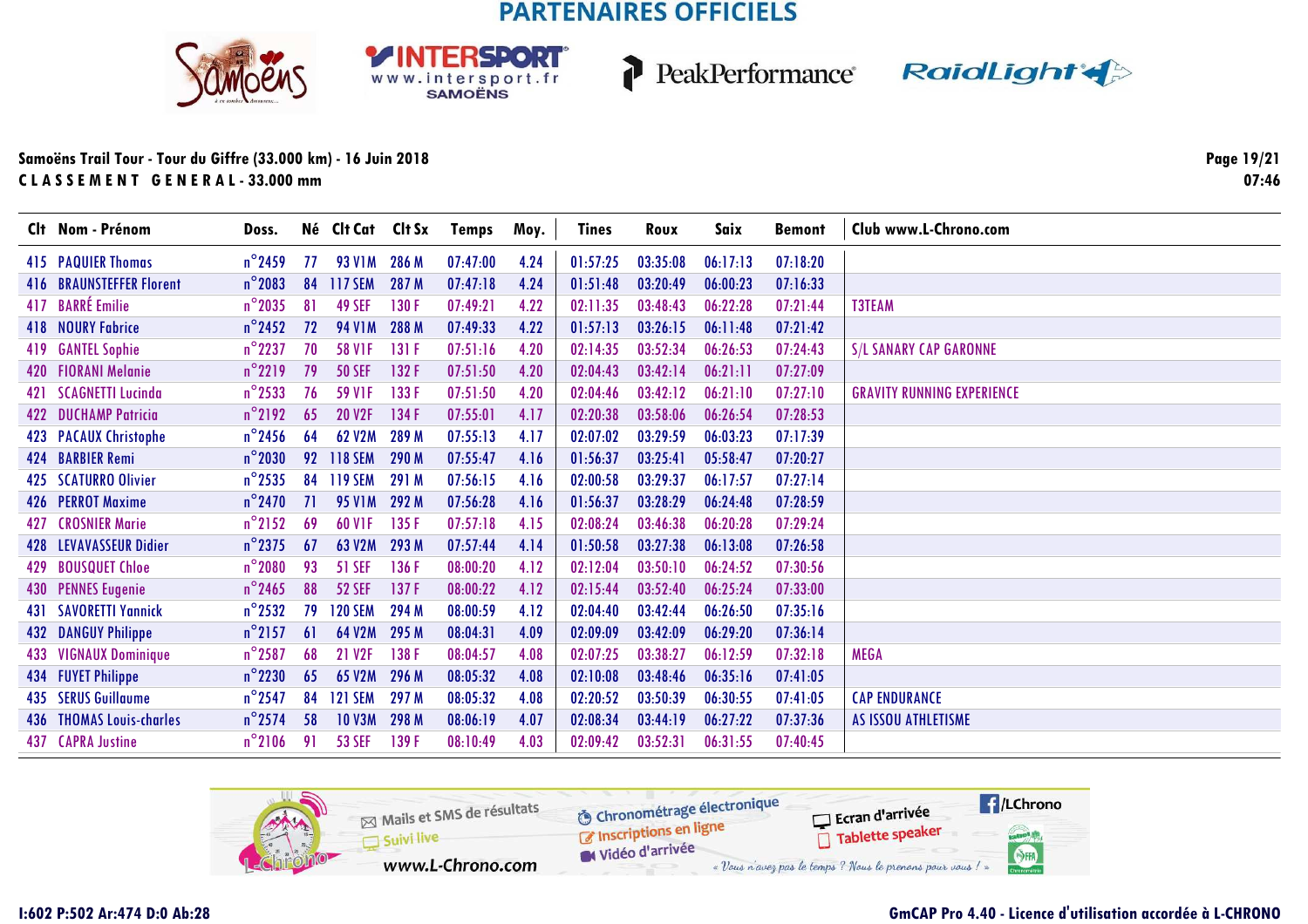





### Samoëns Trail Tour - Tour du Giffre (33.000 km) - 16 Juin 2018 CLASSEMENT GENERAL-33.000 mm

Page 20/21  $07:46$ 

|     | Clt Nom - Prénom             | Doss.            |    | Né Clt Cat Clt Sx   |       | Temps    | Moy. | <b>Tines</b> | Roux     | Saix     | <b>Bemont</b> | Club www.L-Chrono.com                |
|-----|------------------------------|------------------|----|---------------------|-------|----------|------|--------------|----------|----------|---------------|--------------------------------------|
|     | <b>438 SAUVANET Odile</b>    | $n^{\circ}$ 2530 | 66 | <b>22 V2F</b>       | 140F  | 08:11:53 | 4.03 | 02:16:08     | 03:51:56 | 06:38:27 | 07:46:55      |                                      |
|     | 439 GAYTE Pierre-jean        | $n^{\circ}$ 2249 | 85 | <b>122 SEM</b>      | 299 M | 08:13:51 | 4.01 | 02:06:14     | 03:48:44 | 06:29:36 | 07:44:18      |                                      |
|     | <b>440 DETCHART Tifenn</b>   | $n^{\circ}$ 2176 | 73 | <b>61 V1F</b>       | 141 F | 08:14:44 | 4.00 | 02:15:29     | 03:58:22 | 06:39:05 | 07:50:29      | <b>TTE</b>                           |
|     | 441 RICHE Christelle         | $n^{\circ}$ 2505 | 70 | <b>62 VIF</b>       | 142F  | 08:15:12 | 4.00 | 02:20:12     | 03:57:22 | 06:37:03 | 07:49:13      | <b>JOGGING CLUB EPERNAY CHAMPA</b>   |
|     | 442 BURTIN Stephanie         | $n^{\circ}$ 2093 | 74 | 63 V <sub>1F</sub>  | 143F  | 08:15:35 | 4.00 | 02:23:12     | 04:01:16 | 06:39:24 | 07:46:00      |                                      |
|     | 443 BLONDEAU Marc            | $n^{\circ}$ 2066 | 72 | <b>96 V1M</b>       | 300 M | 08:16:01 | 3.99 | 02:08:12     | 03:30:03 | 06:25:55 | 07:49:19      | <b>AJCFRELINGHIEN</b>                |
|     | 444 LANCELOT PERCEVAL Celine | $n^{\circ}$ 2345 | 67 | 23 V2F              | 144F  | 08:16:06 | 3.99 | 02:22:17     | 04:02:22 | 06:42:38 | 07:50:40      |                                      |
|     | 445 REYNAUD Dominique        | $n^{\circ}$ 2504 | 61 | <b>66 V2M</b>       | 301 M | 08:17:11 | 3.98 | 02:08:12     | 03:56:09 | 06:43:06 | 07:45:47      |                                      |
|     | 446 RENARD Philippe          | $n^{\circ}$ 2501 | 68 | 67 V2M              | 302 M | 08:17:48 | 3.98 | 02:18:26     | 04:08:12 | 06:52:36 | 07:50:12      |                                      |
|     | <b>447 MAITRE Pauline</b>    | $n^{\circ}$ 2395 | 86 | <b>54 SEF</b>       | 145 F | 08:20:46 | 3.95 | 02:19:06     | 03:54:40 | 06:37:05 | 07:52:02      | <b>JC EPERNAY</b>                    |
|     | 448 KYLE Claudie             | $n^{\circ}$ 2330 | 67 | 24 V2F              | 146F  | 08:21:57 | 3.94 | 02:30:52     | 04:08:14 | 06:40:31 | 07:54:10      | <b>USB BAIN DE BRETAGNE 035118</b>   |
|     | <b>449 RAMPON Christophe</b> | $n^{\circ}$ 2496 | 69 | <b>97 V1M</b>       | 303 M | 08:28:37 | 3.89 | 02:13:07     | 03:54:16 | 06:42:42 | 07:58:18      | <b>GENARIS</b>                       |
|     | 450 JURE Eddy                | $n^{\circ}2317$  | 73 | <b>98 V1M</b>       | 304 M | 08:28:39 | 3.89 | 02:12:52     | 04:03:57 | 06:49:02 | 07:58:23      |                                      |
| 451 | <b>BODIN Catherine</b>       | $n^{\circ}$ 2068 | 57 | 3 V3F               | 147 F | 08:29:09 | 3.89 | 02:15:22     | 03:56:15 | 06:43:26 | 07:59:04      | <b>PASSPARTOUT TRAILERS DU JOSAS</b> |
|     | 452 GAMELIN Virginie         | $n^{\circ}$ 2236 | 72 | 64 V <sub>1</sub> F | 148F  | 08:30:02 | 3.88 | 02:20:47     | 04:02:17 | 06:45:59 | 08:03:23      | <b>JC EPERNAY</b>                    |
|     | 453 GOUVENAUX Line           | $n^{\circ}$ 2263 | 65 | <b>25 V2F</b>       | 149 F | 08:30:04 | 3.88 | 02:20:49     | 03:58:41 | 06:46:20 | 08:03:22      | <b>JOGGING CLUB</b>                  |
|     | 454 BOISHU Yvan              | $n^{\circ}$ 2070 | 70 | <b>99 V1M</b>       | 305 M | 08:31:09 | 3.87 | 02:07:57     | 03:47:42 | 06:48:55 | 08:02:52      | <b>XTREM SENLIS</b>                  |
|     | <b>455 STALTER Marvonne</b>  | $n^{\circ}$ 2558 | 63 | <b>26 V2F</b>       | 150F  | 08:32:30 | 3.86 | 02:24:13     | 04:08:41 | 06:51:28 | 08:04:10      | <b>CARQUEFOU AC</b>                  |
|     | 456 FELDEN Didier            | $n^{\circ}2213$  | 65 | <b>68 V2M</b>       | 306 M | 08:33:13 | 3.86 | 02:04:14     | 04:05:06 | 07:06:01 | 08:05:02      |                                      |
|     | 457 COUSSIN Lucie            | $n^{\circ}$ 2147 | 84 | <b>55 SEF</b>       | 151F  | 08:35:40 | 3.84 | 02:23:07     | 04:02:42 | 06:48:16 | 08:07:02      |                                      |
|     | <b>458 TIENE Claire</b>      | $n^{\circ}$ 2575 | 81 | <b>56 SEF</b>       | 152F  | 08:37:28 | 3.83 | 02:20:49     | 03:54:15 | 06:42:34 | 08:08:21      | <b>NORMAL RUNNER</b>                 |
|     | 459 DA COSTA Arnaud          | $n^{\circ}$ 2154 | 73 | <b>100 V1M</b>      | 307 M | 08:37:30 | 3.83 | 02:18:59     | 03:53:59 | 06:42:35 | 08:08:25      | <b>DIJON TRIATHLON PN</b>            |
|     | 460 IZARD Angelique          | $n^{\circ}$ 2297 | 70 | 65 V <sub>IF</sub>  | 153F  | 08:40:09 | 3.81 | 02:21:56     | 03:58:44 | 06:45:48 | 08:07:40      | <b>JC EPERNAY CHAMPAGNE</b>          |